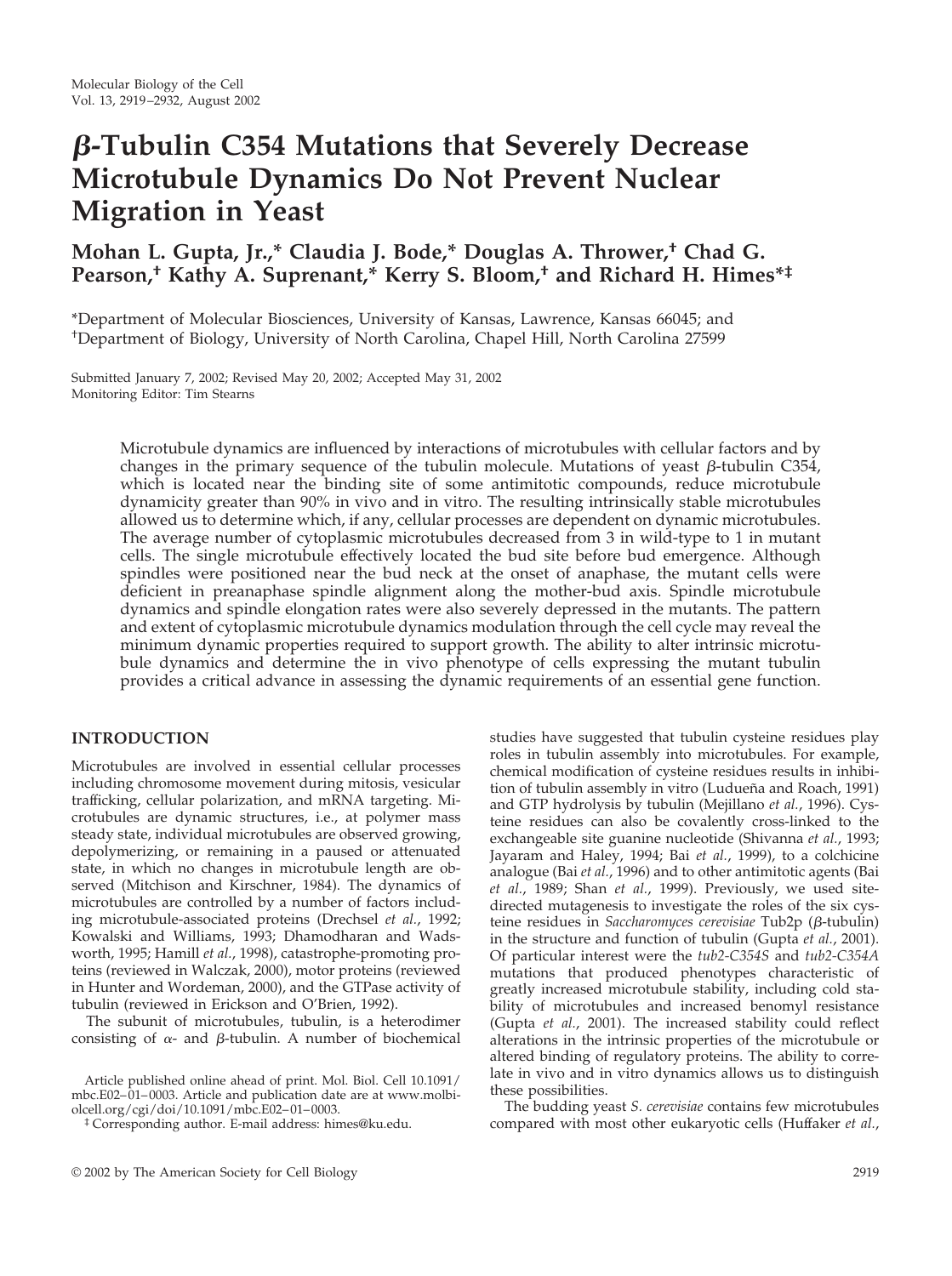1988), allowing one to dissect the contribution of microtubules and their dynamic properties to specific cellular events. The cytoplasmic microtubules are required for positioning the nucleus to the neck before anaphase onset, and contribute to spindle elongation in anaphase. The nuclear microtubules form the bipolar spindle and are required for chromosome segregation. It has been proposed that the highly dynamic nature of microtubules contributes to a search and capture mechanism of cytoplasmic microtubules at the site of bud growth during G1 (Carminati and Stearns, 1997; Shaw *et al.*, 1997b) and of nuclear microtubules at the kinetochores before chromosome segregation (Holy and Leibler, 1994; Winey *et al.*, 1995; O'Toole *et al.*, 1999; Maddox *et al.*, 2000). However, it has not been possible to distinguish the role of microtubule dynamics from the essential role of microtubules for cellular viability.

In this report we utilize two *tub2-C354* mutant strains that exhibit altered microtubule dynamics in vivo and in vitro. We find that cytoplasmic microtubule dynamics are greatly reduced. In addition, the number of cytoplasmic microtubules is reduced to approximately one per spindle pole body. Although this stable microtubule is able to locate the incipient bud site, the spindle is not aligned correctly along the mother-bud axis. Moreover, tubulin turnover in the nuclear spindle microtubules is reduced in the mutant strains. The defect in microtubule dynamics restricts the extent and rate of spindle elongation during anaphase. The cell cycle regulation of microtubule dynamics is also altered. In wildtype cells, microtubules are most dynamic in G1, whereas in the *tub2-C354* mutants, G1 dynamics in unbudded cells are reduced relative to budded cells. These studies reveal important roles of microtubule regulatory proteins throughout the cell cycle.

#### **MATERIALS AND METHODS**

#### *Yeast Strains*

The yeast strains used in this study were MGY1 (*MAT*a, *leu21,*  $trp1\Delta 63$ , his4-917, URA3/ura3-52, tub2-His<sub>6</sub>), which contains a His<sub>6</sub> tag at the C terminus of Tub2p, and the MGY1 mutant strain MGY1-C354S (MATa, *leu2*∆1, trp1∆63, his4-917, URA3/ura3-52, tub2-His<sub>6</sub>-C354S; Gupta *et al.*, 2001). Also, created for this study were the strains FY41- GFP (*MAT*a, *LEU2::*GFP-*TUB1::leu21, trp163, his4-917, ura3-52, TUB1*, *TUB2*), which is FY41 (Davis *et al.*, 1993) containing the GFP-Tub1p fusion protein (described below) and the FY41-GFP mutant strains: FY41-GFP-C354A (*MAT*a, *LEU2::*GFP-*TUB1::leu21, trp163, his4-917, URA3/ura3-52, TUB1*, *tub2*-C354A) and FY41-GFP-C354S (*MAT*a, *LEU2::*GFP-*TUB1::leu21, trp163, his4-917, URA3/ura3-52, TUB1*, *tub2*-C354S), which are FY41-GFP containing the respective tub2p-C354 mutations (described below).

#### *Construction of the GFP-Tub1p Strains*

The plasmid pMG3 encoding GFP-Tub1p under control of the *TUB1* promoter was created by cloning the GFP-*TUB1* construct from pAFS125 (A. Straight, Harvard University, Cambridge, MA) into the multiple cloning site of the yeast integrating plasmid pRS405. The 3100-base pair *Kpn*I-*Sac*I fragment from pAFS125 containing GFP-*TUB1* and the endogenous *TUB1* promoter was combined with the 924-base pair *Kpn*I-*Kas*I and 4472-base pair *Kas*I-*Sac*I fragments from pRS405 in a three-way ligation reaction. When digested at the single *Kas*I site, pMG3 integrates at the *LEU2* locus.

The strain FY41-GFP was created by transforming FY41 with linearized pMG3. The mutant strains FY41-GFP-C354A and FY41- GFP-C354S were constructed by transforming FY41-GFP with the transplacement fragment from pCS3 (Sage *et al.*, 1995a) containing a *tub2*-C354A or *tub2*-C354S mutation, respectively. All DNA manipulations, isolation of transformants, and verification of mutations were done as described previously (Gupta *et al.*, 2001).

#### *In Vivo Microtubule Dynamics: Microscopic Imaging*

Cells were grown to midlog phase and mounted as described previously (Yeh *et al.*, 1995; Maddox *et al.*, 2000) using SD-complete media (0.67% yeast nitrogen base without amino acids, 2% glucose, 0.5% casamino acids), and 50  $\mu$ g/ml each uracil, tryptophan, and adenine. The equipment and techniques for imaging GFP-fusion proteins have been described in detail (Shaw *et al.*, 1997a). Cells were grown and maintained at 23°C during image acquisition. The typical acquisition protocol acquired five *z*-series fluorescent images at  $0.75$ - $\mu$ m axial steps and a single differential interference contrast (DIC) image corresponding to the central fluorescent image. Timelapse image series, which were typically acquired at 8-s intervals for wild-type microtubules, were usually acquired every 20 s for *tub2- C354* mutant microtubules in order to extend the duration of the analysis. For microtubule dynamics analysis, time-lapse series lasted between 6 and 60 min. For spindle dynamics and cell cycle analysis, image sets were typically acquired every 60 s and the total series could cover >2 h before significant photobleaching occurred.

#### *In Vivo Microtubule Dynamics: Image Analysis and Quantification*

Yeast cells were segregated into four categories for in vivo microtubule dynamics analysis. Unbudded cells were single cells with no bud growth visible by DIC microscopy. Cells were classified as small-budded from the time an emerging bud became visible by DIC microscopy until duplicated spindle pole body separation became visible by fluorescence microscopy. The separation of duplicated spindle pole bodies was evident by two distinct dots of GFP-Tub1p fluorescence replacing the previously singular dot. Budded cells that had a bipolar spindle  $\langle 2 \rangle$   $\mu$ m in length were classified as preanaphase cells. Budded cells were identified as anaphase cells from the time the mitotic spindle had elongated to  $>$ 2  $\mu$ m in length until spindle midzone separation became visible.

Only microtubules and spindles whose entire length lay within the series of *z*-focal plane images were used for analysis. If possible, multiple cells from the same time-lapse series or multiple microtubules from a single cell were analyzed. In the case of the *tub2-C354A* mutant, and to a lesser extent the *tub2-C354S* mutant, cells were seen with deviations in cell morphology (Gupta *et al.*, 2001). Cells with individual characteristics not representative of the strain as a whole were not used for microtubule dynamics analysis.

At each time point, microtubules were analyzed by identifying the tip and the base of the microtubule in their respective *z*-plane images. The Cartesian coordinates and the *z*-plane separation distance of the microtubule ends were used to calculate the threedimensional length of the microtubule. Each series of time-lapse images was analyzed three separate times as independent sets of measurements, which were used to construct microtubule lifetime history plots using the averages of the three length measurements.

Microtubule dynamics rates were calculated by linear regression analysis of the lifetime history plots. Growth and shortening events are defined as a set of at least four consecutive time-points with an  $R^2$  value  $\geq 0.85$  and a length excursion  $\geq 0.6$   $\mu$ m. Pause events are defined as at least four consecutive time-points during which length change was  $\leq \pm 0.2$   $\mu$ m. Because at least four consecutive timepoints were considered in linear regression analysis, all growth, shortening, and attenuation events in wild-type and *tub2-C354* mutant cells lasted longer than 24 and 60 s, respectively. Catastrophe is defined as a transition to shortening after a period of growth or pause. Similarly, rescue is defined as a transition to growth following a period of pause or depolymerization. Brief periods in some of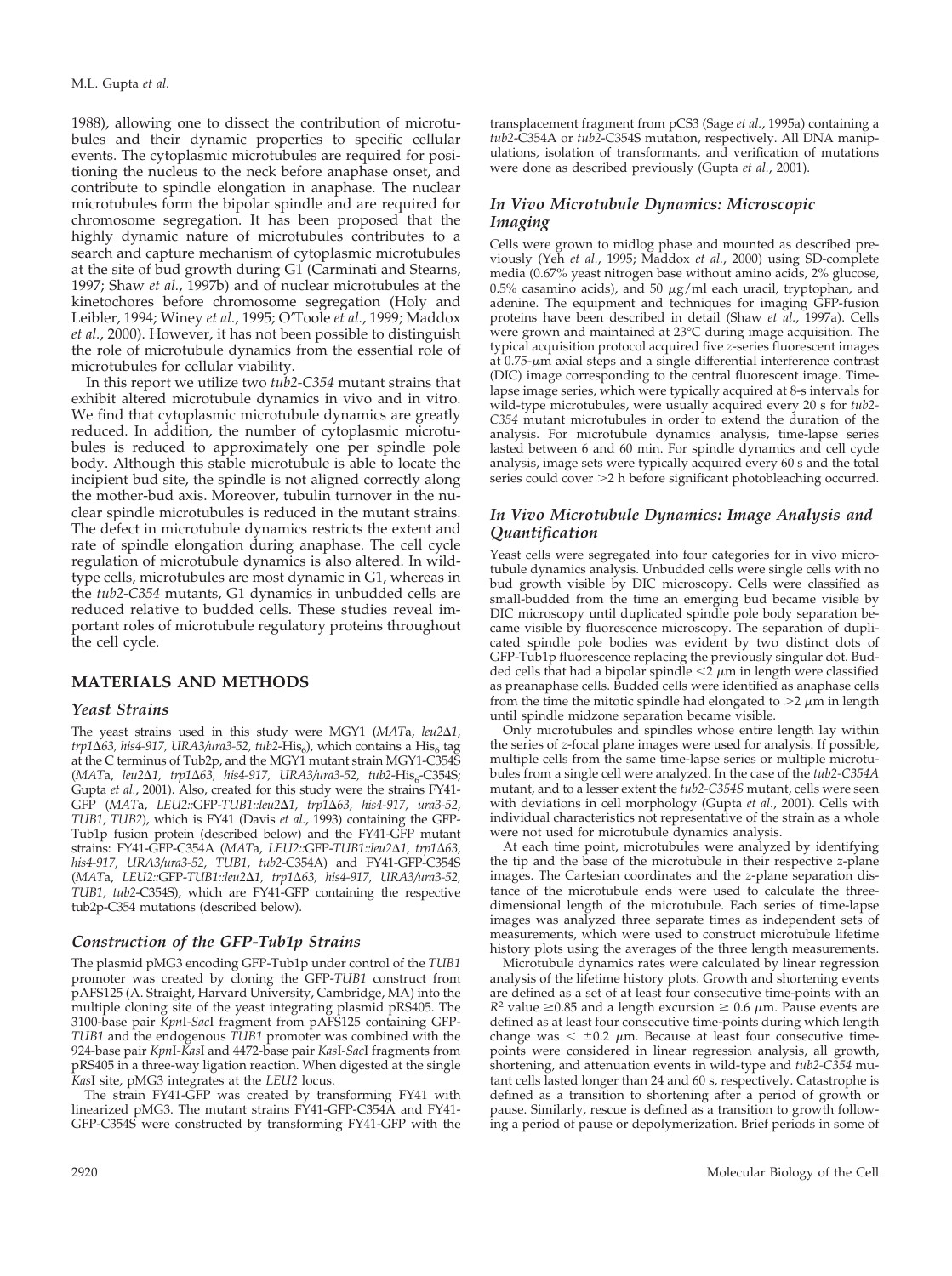the time-lapse series remained unclassified because they did not meet the criteria set for time duration, length of excursion, or statistical significance. The proportion of time spent in each phase was calculated by dividing the sum of the time spent in each phase by the total evaluated time for all microtubules observed. The frequencies of catastrophe and rescue were calculated by dividing the number of events observed by the total evaluated time. SDs were calculated as the frequencies of catastrophe or rescue divided by the square root of the number of events observed (Walker *et al.*, 1988). Microtubule dynamicity was calculated as the total number of tubulin dimers exchanged per microtubule end (using 1690  $dimers/\mu m$  microtubule) considering the proportion of time spent in growth, shortening, or pause phase (Toso *et al.*, 1993).

The number of cytoplasmic microtubules was determined by GFP-Tub1p fluorescence using single time point *z*-series images. Fluorescent intensity line scan analysis (MetaMorph software) was performed on a three-pixel line along the length of microtubules that were contained within a single *z*-focal plane image. The grayscale intensity values of each line scan were scaled to demonstrate relative changes in intensity.

## *Spindle Elongation, Position, and Orientation*

Spindle length during elongation, from the outside edges of the spindle poles, was calculated in the same manner described for in vivo microtubule analysis and quantification. Spindle position was determined by measuring the distance from the outside edge of the bud-proximal spindle pole body to the center of the bud neck in two-dimensional *z*-series composite images  $\sim$  1 min before the spindle elongated to  $>2$   $\mu$ m. To determine the angle of orientation for preanaphase spindles, time-lapse sequences were selected which displayed the complete spindle ( $\lt 2 \mu m$  long) for at least 10 min. At 1-min intervals, the angle of a line intersecting both spindle poles was determined relative to the mother-daughter axis of the cell in two-dimensional *z*-series composite images. A total of 10, 13, and 15 spindle images were used to determine spindle orientation for wild-type, *tub2-C354S*, and *tub2-C354A* mutant strains, respectively.

## *FRAP Experiments*

Fluorescence recovery after photobleaching (FRAP) experiments and statistical analysis were carried out as described in Maddox *et al.* (2000). Five 350-ms exposure images were acquired at each time point to create a through focus *z*-series stack with 30-s or 2-min intervals. The mitotic half-spindle was photobleached using a 35-ms laser exposure. The ratio of bleached:unbleached region after recovery *R*, first-order rate constant *k*, and half-time to recovery  $(t_{1/2})$ were calculated at the following average time points: 2 min (FY41- GFP), 17.6 min (FY41-GFP-C354S), and 18.6 min (FY41-GFP-C354A).

# *Purification of Yeast Tubulin*

Yeast strains MGY1 and MGY1-C354S were grown in 34 L of YPD medium (1% yeast extract, 2% peptone, 2% glucose) in 2–20 L carboys. After overnight growth at 30°C with vigorous aeration, the medium was supplemented with an additional 2% glucose, and the pH was adjusted to  $\sim$  6.5 with 4 M NH<sub>4</sub>OH. Growth was continued for an additional 5 h, and cells harvested in a Sharples Type T-1P continuous flow centrifuge (Pennwalt Corp., Warminster, PA). Approximately 500 g of packed, wet weight cells were obtained.

Wild-type cells were suspended in 100 ml of H-PEM (100 mM Pipes, 2 mM EGTA, 10 mM  $MgSO_4$ , pH 6.9) and stored at 4°C overnight. (In our previous article we found that it takes at least 6 h to completely depolymerize yeast cellular microtubules at 4°C [Gupta *et al.*, 2001]). Because incubation of MGY1-C354S cells at 4°C induces the formation of cold-stable tubulin polymers (Gupta *et al.*, 2001), these cells were suspended in H-PEM and processed immediately for tubulin purification. Immediately before purification, the total volume of H-PEM was brought to 750 ml and made 5 mM in dithiothreitol, 2 mM in phenylmethylsulfonyl fluoride, and 0.1 mM in GTP. The cells were lysed by passing the suspension 10 times through a Microfluidizer 110-Y (Microfluidics Corp., Newton, MA) using an iced cooling coil. This method produced >95% cell breakage.

The initial stages of the purification procedure were based on the procedures of Barnes *et al.* (1992) and Davis *et al.*, (1993). All steps were done at 4°C. The lysed cells were centrifuged at  $10,000 \times g$  for 10 min, and the resulting supernatant was centrifuged at 100,000  $\times$ g for 60 min. The  $100,000 \times g$  supernatant was made 10% in glycerol and 0.16 M in NaCl. A 400-ml bed volume of DE52 (Whatman Inc., Fairfield, NJ), equilibrated with H-PEM  $+$  0.16 M NaCl, was added as a 70% slurry, and the suspension was stirred gently for 45 min.

The DE52 was washed twice by centrifugation (7000  $\times$  g for 10 min) and resuspension in 600 ml PMG (100 mM Pipes, 1 mM MgSO4, 10% gycerol, pH 6.9) containing 0.16 M NaCl, after which it was suspended in 300 ml of the same solution and loaded into a  $30 \times$  5-cm column. After gravity packing, the column was washed with an additional 75 ml of the same solution. The majority of proteins were not retained by the resin. Remaining proteins were eluted with PMG25 (PMG with 25 mM Pipes) containing 0.5 M NaCl. Fractions containing protein, determined by the Bradford assay (Bradford, 1976), were pooled and brought to 20 mM imidazole using a 500 mM solution, and the pH was adjusted to 7.4 with NaOH. A 5-ml bed volume of Ni-NTA resin (Qiagen, Valencia, CA), washed twice in 50 ml PMG25 containing 20 mM imidazole and 0.5 M NaCl, pH 7.4, was added to the pooled fractions as a 50% slurry. The suspension was stirred gently for 45 min, and the Ni-NTA resin was collected by centrifugation for 7 min at 3000  $\times$  g. The resin was washed twice with 25 ml of the same solution followed by 15 ml of a solution containing 25 mM Pipes, 1 mM MgSO<sub>4</sub>, 20 mM imidazole, pH 7.4. The resin was finally suspended in 3 ml of the latter solution and loaded into a  $20 \times 0.5$ -cm column. Proteins were eluted with 350 mM imidazole, pH 6.9, using a flow rate of 0.2 ml/min, and 0.5-ml fractions were collected. Tubulin eluted immediately following one void volume. Fractions containing -0.75 mg/ml tubulin were pooled and dialyzed twice for 45 min against 300 volumes of 10 mM Pipes, 0.1 mM EGTA, 0.1 mM MgSO<sub>4</sub>, 50 μM GTP, pH 6.9, in a 10,000 MWCO Slide-A-Lyzer Cassette (Pierce Chemical Co., Rockford, IL). Fractions of  $\sim 0.2-0.75$  mg/ml tubulin were pooled separately and dialyzed against PEM (100 mM Pipes, 1 mM EGTA, 1 mM MgSO<sub>4</sub>, pH 6.9) containing 50  $\mu$ M GTP. After dialysis the tubulin was centrifuged for 10 min at  $100,000 \times g$ , drop-frozen into liquid nitrogen, and stored at  $-80^{\circ}$ C. The purification procedure produced 3–4 mg of tubulin from the wild-type strain. The yield from the MGY1-C354S strain was less because of the cold-stable nature of the microtubules in this strain.

# *In Vitro Microtubule Dynamics*

Dynamics analyses of individual microtubules were performed using a nucleated assembly assay with purified *Chlamydomonas* axonemes (Whitman, 1986) monitored by video-enhanced differential interference contrast (VE-DIC) microscopy. Using a modified protocol of Walker *et al.* (1988), yeast tubulin  $(1.4 \mu M)$  in filter-sterilized PEM (100 mM Pipes, 1 mM EGTA, 1 mM  $MgSO<sub>4</sub>$ , pH 6.9) supplemented with 0.5 mM GTP, was incubated in the sealed perfusion chamber on the microscope slide for 30 min at 30°C to achieve steady state. Images of microtubules were recorded for no longer than 90 min after steady state was achieved. Thirty-two wild-type and 16 tub2p-C354S microtubules were analyzed using the RTM software kindly provided by E. D. Salmon (University of North Carolina). Length measurements were recorded every 30–45 s over the lifetime of the microtubule or, in the case of rapid depolymerization, as often as possible  $(2-3 s<sup>-1</sup>)$ . For wild-type microtubules, all growth phases lasted >7 min, with a time-averaged growth rate  $>$  7.8  $\mu$ m/h, and shortening rates were  $>$ 3.6 mm/h. For tub2p-C354S microtubules, all growth phases had time-averaged growth rates  $> 1.8 \mu m/h$ , and pauses were  $>$ 10 min with time-averaged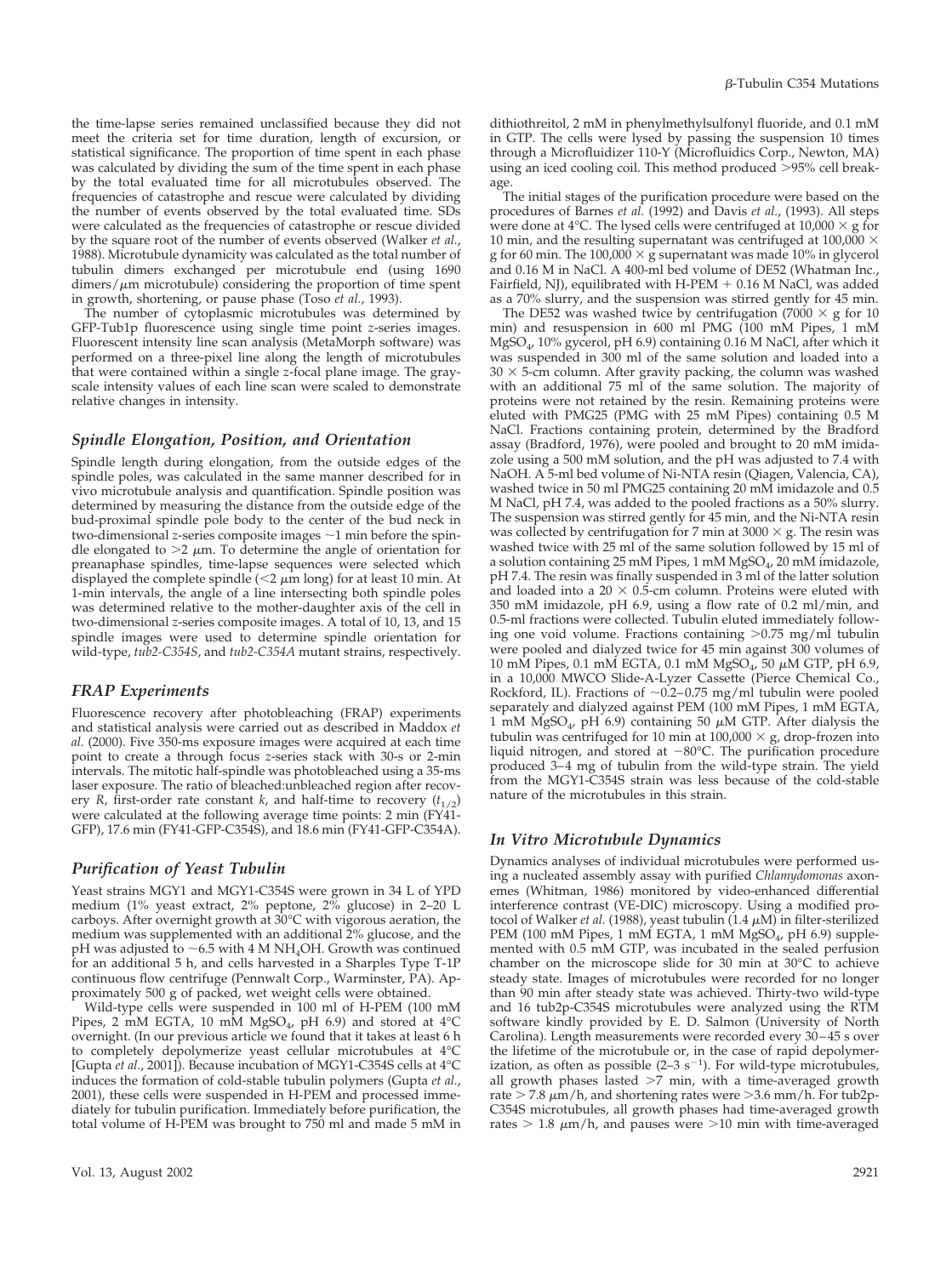

**Figure 1.** Tub2-C354 mutants contain one cytoplasmic microtubule. (A) The number of cytoplasmic microtubules per spindle pole body determined by GFP-Tub1p fluorescence for wild-type (black),  $tub2$ -C354S (gray), and  $tub2$ -C354A (open) mutant strains:  $n = 21$ , 12, 36, and 30 for wild-type; 52, 29, 58, and 42 for *tub2-C354S*; and 36, 14, 68, and 32 for *tub2-C354A* spindle pole bodies in unbudded, small-budded, preanaphase, and anaphase cells, respectively. (B–I) Fluorescent intensity line scan analysis of wild-type (B–D), *tub2-C354S* shown in Figure 2 (E) and Figure 3 (F and G), and *tub2-C354A* (H and I) cytoplasmic microtubules. The fluorescent image used is shown in the top left, and the microtubule represented in the line scan graph (right) is designated by the hatched bar in the identical fluorescent image in the bottom left of each panel. (B and C) Wild-type line scans of consistent intensity. (D) Wild-type line scan in which the intensity decreases by 50%, likely representing two microtubules. (E–I) *tub2-C354* mutant microtubules have approximately uniform intensity, likely representing single microtubules.

length changes of  $< \pm 0.6$   $\mu$ m/h. For tub2p-C354S microtubules, shortening rates were  $>180 \mu m/h$ . Microtubule dynamic parameters were defined and calculated as described for in vivo analysis.

Polymer mass steady state was verified by assembling  $1.4 \mu M$ tubulin under identical conditions with the same concentration of purified axonemes. At time points between 15 and 120 min, aliquots were analyzed by a microtubule sedimentation assay. The amount of polymer was constant through 120 min of incubation for both wild-type and tub2p-C354S tubulin.

#### **RESULTS**

#### *A Single Stable Cytoplasmic Microtubule Facilitates Spindle Positioning*

Wild-type cells typically contain several cytoplasmic microtubules as visualized with GFP-Tub1p. Unbudded and small-budded wild-type cells contained an average of 2.7  $\pm$ 0.9 and 3.2  $\pm$  1.2 cytoplasmic microtubules, respectively. The majority of cells transformed with *tub2-C354S* or *tub2- C354A* in place of wild-type *TUB2* contained only a single cytoplasmic microtubule emanating from the spindle pole body (Figure 1A). *Tub2-C354S* mutants contained  $1.1 \pm 0.3$  and 1.1  $\pm$  0.4, whereas *tub2-C354A* mutants contained 1.3  $\pm$ 0.5 and 1.1  $\pm$  0.4 cytoplasmic microtubules in unbudded and small-budded cells, respectively ( $p < 0.001$  for all vs. wildtype). During anaphase,  $1.0 \pm 0.3$  microtubules emanated from each of the duplicated spindle pole bodies in both *tub2-C354* mutants ( $p < 0.003$  for both mutants vs.  $1.4 \pm 0.3$ for wild-type). The number of cytoplasmic microtubules in wild-type and *tub2-C354* mutants was statistically indistinguishable during preanaphase (Figure 1A). We used line scan analysis to determine whether the structure in the mutants was indeed one microtubule or a perhaps a bundle of a few microtubules (Figure 1, B–I). The constancy of the intensity throughout the structure is indicative of a single microtubule. The decrease in intensity at the tip is observed in wild-type and mutant microtubules.

Cytoplasmic microtubules in unbudded cells pivot around the spindle pole body, and this movement may facilitate localization of the incipient bud site. The single microtubule in *tub2-C354* mutant cells, which underwent infrequent and minor length changes (discussed later), exhibited a similar type of pivoting from the spindle pole body as wild-type microtubules (Figure 2B). By the time an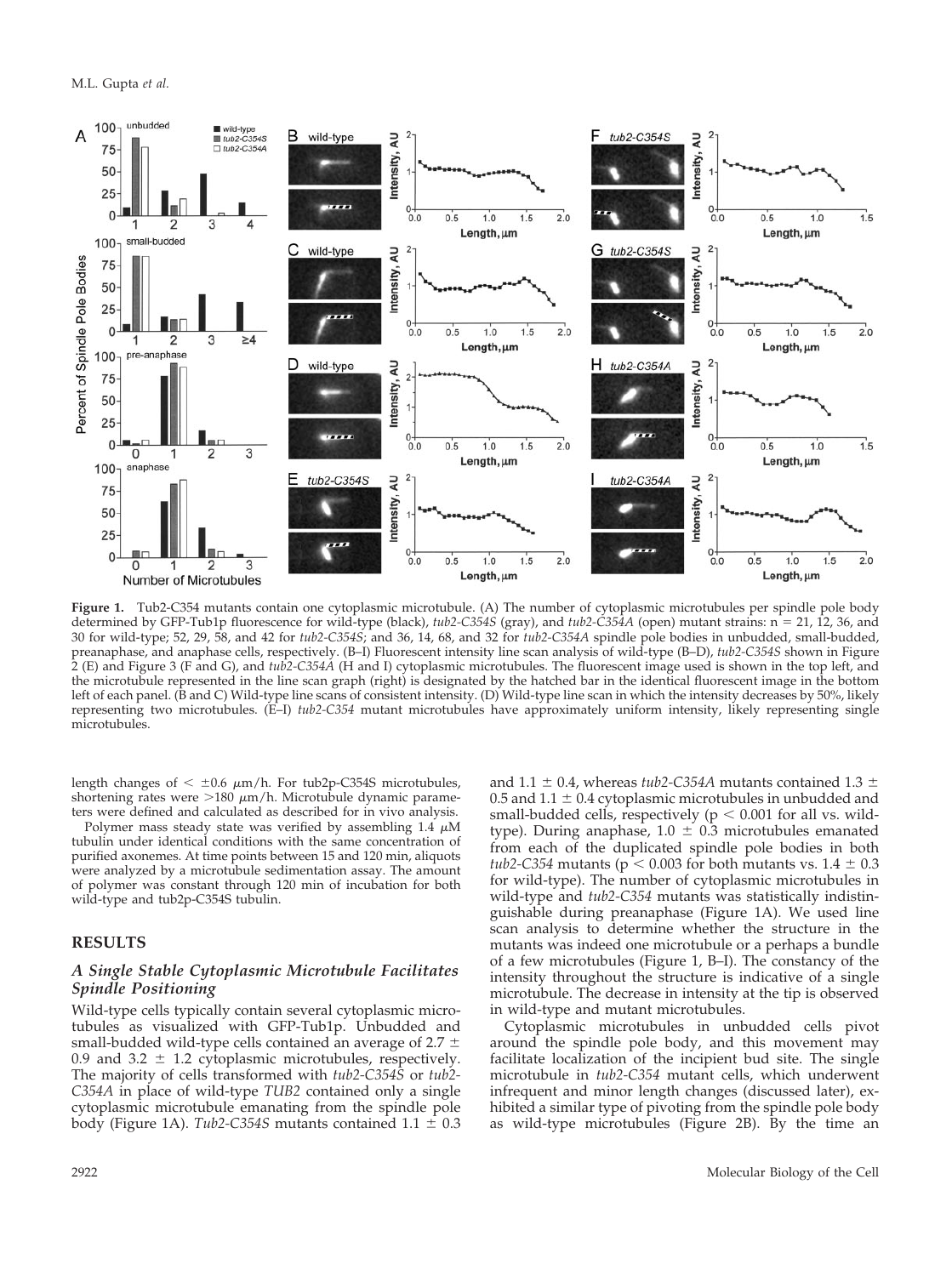

**Figure 2.** Cytoplasmic microtubule movements in unbudded *tub2- C354* mutant cells. Two-dimensional composite views of the 5 *z*-series fluorescent images are presented following the corresponding transmitted light image. (A) Wild-type cells typically contain several cytoplasmic microtubules (arrows) emanating from the spindle pole body. (B) The single cytoplasmic microtubule (arrow) in the *tub2-C354S* mutant cell undergoes swiveling and pivoting movements without changes in overall microtubule length. The remnant half-spindle (arrowhead) from the previous mitosis can also be seen extending from the area of the spindle pole body. The apparent length of the microtubule and spindle remnant varies due to rotations about the *z*-axis. The mutant cell remained unbudded throughout the time-lapse sequence. Numbers represent elapsed time (min). Bar,  $2 \mu m$ .

emerging bud was visible by transmitted light microscopy, the microtubule was stationary, with the tip extending into the bud. As the bud grew, the microtubule remained oriented in the bud (Figure 3). The microtubule shortened, with the microtubule tip remaining in the bud, thereby positioning the spindle adjacent to the bud neck (Figure 3).

To determine the fidelity of spindle positioning, we measured the distance from the bud-proximal spindle pole body to the center of the bud neck  $\sim$ 1 min before anaphase B (spindle length  $> 2 \mu$ m). In wild-type cells, the spindle was located  $0.83 \pm 0.60 \mu m$  (n = 9) from the bud neck. Spindles were located 1.27  $\pm$  0.70 (n = 13) and 0.93  $\pm$  0.76  $\mu$ m (n = 15) from the bud neck in *tub2-C354S* and *tub2-C354A* mutant cells, respectively. Despite the larger average spindle-toneck distance in the mutant cells, the differences between the strains were statistically indistinguishable ( $p = 0.13$  and 0.74 for wild-type vs. tub2-C354S and *tub2-C354A,* respectively).

Although the spindle was positioned near the bud neck at the time of spindle elongation, the mutant cells displayed defects in spindle orientation before anaphase onset. In wild-type cells, the preanaphase spindle was aligned within 30° of the mother-daughter axis 87% of the time. The preanaphase spindle was greater than 30° offset from the mother-daughter axis 51% of the time in *tub2-C354S* cells and 28% of the time in *tub2-C354A* cells.

#### *Cytoplasmic Microtubule Dynamics in tub2-C354 Mutant Cells*

All parameters of microtubule dynamics were severely depressed in *tub2-C354* mutant GI cells (Table 1). Dynamic rates of *tub2-C354* mutant microtubules were statistically different from the corresponding rates for wild-type microtubules ( $p < 0.001$ ). Growth and shrinkage rates were decreased by 83–92% compared with wild-type microtubules. The *tub2-C354* mutant microtubules had transition frequencies that were 2–5% of those for wild-type microtubules and spent the great majority of the time in the paused state



**Figure 3.** Cytoplasmic microtubules in *tub2-C354* mutant cells remain oriented and depolymerize toward the growing bud. The microtubule (arrows) in the left cell remained oriented toward the bud for  $\sim$ 30 min before becoming too short to reliably identify. The microtubule in the right cell is continuously oriented toward the incipient bud site for 30 min before bud emergence is visible. Both microtubules reached lengths of  $\sim$ 2  $\mu$ m before depolymerizing to  $< 0.5$   $\mu$ m. Note that spindle pole body migration to the bud neck accompanies microtubule depolymerization. Two-dimensional composite views of the 5 *z*-series fluorescent images are presented next to the corresponding DIC image. Numbers represent elapsed time (min). Bar,  $2 \mu m$ .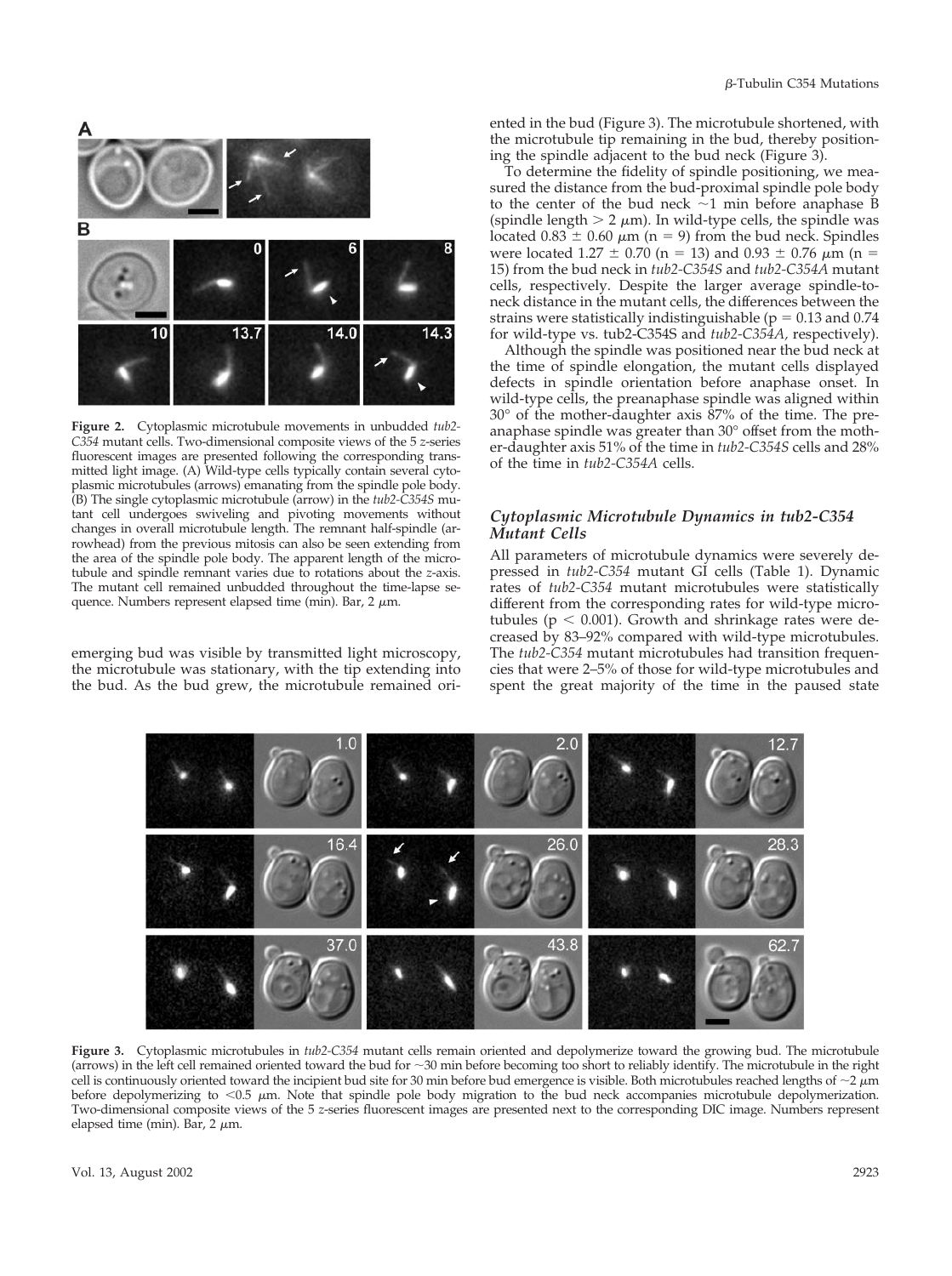| Table 1. In vivo cytoplasmic microtubule dynamic rates and frequencies <sup>a</sup> |                      |                        |                               |  |
|-------------------------------------------------------------------------------------|----------------------|------------------------|-------------------------------|--|
|                                                                                     | Wild-type            | tub2-C354S             | $tub2-C354A$                  |  |
| Growth rate $(\mu m/min)$                                                           |                      |                        |                               |  |
| Unbudded cells                                                                      | $1.66 \pm 0.54(31)$  | $0.29 \pm 0.16$ (4)    | $0.13 \pm 0.02$ (4)           |  |
| Small-budded cells                                                                  | $1.33 \pm 0.52$ (11) | $0.29 \pm 0.13$ (5)    | $NA^b(0)$                     |  |
| Preanaphase cells                                                                   | $1.30 \pm 0.42$ (28) | $0.23 \pm 0.11(9)$     | $NA^b(0)$                     |  |
| Anaphase cells                                                                      | $1.31 \pm 0.41$ (15) | $0.40 \pm 0.20$ (24)   | $0.12 \pm 0.04$ (8)           |  |
| Shrinkage rate $(\mu m/min)$                                                        |                      |                        |                               |  |
| Unbudded cells                                                                      | $2.66 \pm 0.77$ (34) | $0.46 \pm 0.21$ (6)    | $0.28 \pm 0.03$ (3)           |  |
| Small-budded cells                                                                  | $2.24 \pm 0.54(9)$   | $0.31 \pm 0.23$ (9)    | $0.27 \pm 0.18$ (6)           |  |
| Preanaphase cells                                                                   | $1.98 \pm 0.68$ (30) | $0.42 \pm 0.18$ (9)    | 0.15(1)                       |  |
| Anaphase cells                                                                      | $1.89 \pm 0.74$ (18) | $0.49 \pm 0.21$ (15)   | $0.31 \pm 0.20$ (2)           |  |
| Catastrophe frequency $(min^{-1})$                                                  |                      |                        |                               |  |
| Unbudded cells                                                                      | $0.52 \pm 0.10$ (28) | $0.012 \pm 0.005$ (5)  | $0.012 \pm 0.007(3)$          |  |
| Small-budded cells                                                                  | $0.45 \pm 0.15(9)$   | $0.036 \pm 0.014$ (7)  | $0.036 \pm 0.016$ (5)         |  |
| Preanaphase cells                                                                   | $0.46 \pm 0.10$ (24) | $0.024 \pm 0.009$ (7)  | 0.006(1)                      |  |
| Anaphase cells                                                                      | $0.25 \pm 0.08$ (10) | $0.072 \pm 0.021$ (12) | $0.012 \pm 0.008$ (2)         |  |
| Rescue frequency $(min^{-1})$                                                       |                      |                        |                               |  |
| Unbudded cells                                                                      | $0.26 \pm 0.09$ (14) | $0.006 \pm 0.004(3)$   | $0.012 \pm 0.007$ (3)         |  |
| Small-budded cells                                                                  | $0.15 \pm 0.08$ (3)  | $0.018 \pm 0.009$ (4)  | < 0.006(0) <sup>b</sup>       |  |
| Preanaphase cells                                                                   | $0.21 \pm 0.07$ (11) | $0.036 \pm 0.012(9)$   | $\leq 0.005$ (0) <sup>b</sup> |  |
| Anaphase cells                                                                      | $0.22 \pm 0.07(9)$   | $0.108 \pm 0.025$ (18) | $0.024 \pm 0.011(5)$          |  |
| Dynamicity (dimers/s)                                                               |                      |                        |                               |  |
| Unbudded cells                                                                      | 49.1                 | 0.99                   | 0.52                          |  |
| Small-budded cells                                                                  | 35.9                 | 3.48                   | 1.96                          |  |
| Preanaphase cells                                                                   | 33.1                 | 1.49                   | 0.25                          |  |
| Anaphase cells                                                                      | 25.4                 | 5.90                   | 1.26                          |  |

<sup>a</sup> In wild-type cells 10 to 25 microtubules were analyzed. In *tub2-C354S* cells, 8 to 16 microtubules were analyzed. In *tub2-C354A* cells 5 to 15 microtubules were analyzed. Results are reported as the mean  $\pm$  1 SD. The number of events is in parentheses. <sup>b</sup> No events were observed during the total time analyzed.

(Tables 1 and 2). The dynamicity of the *tub2-C354S* microtubules was 2% that of wild-type microtubules, and the *tub2-C354A* mutation produced microtubules with 1% the dynamicity of wild-type microtubules (Table 1). In 700 min of observation none of the microtubule depolymerizations in

|  |  | Table 2. Time distribution of in vivo microtubule dynamic phases <sup>a</sup> |  |
|--|--|-------------------------------------------------------------------------------|--|
|  |  |                                                                               |  |

|                               | Wild-type | tub2-C354S | tub2-C354A       |
|-------------------------------|-----------|------------|------------------|
| Time spent in growth $(\%)$   |           |            |                  |
| Unbudded cells                | 47.5      | 3.3        | 7.5              |
| Small-budded cells            | 50.7      | 5.6        | 0.0 <sup>b</sup> |
| Preanaphase cells             | 40.5      | 9.8        | 0.0 <sup>b</sup> |
| Anaphase cells                | 29.3      | 31.5       | 25.8             |
| Time spent in shrinkage (%)   |           |            |                  |
| Unbudded cells                | 35.2      | 3.5        | 2.2              |
| Small-budded cells            | 25.8      | 33.1       | 23.2             |
| Preanaphase cells             | 31.4      | 7.1        | 2.2              |
| Anaphase cells                | 26.1      | 17.0       | 2.8              |
| Time spent attenuated $(\% )$ |           |            |                  |
| Unbudded cells                | 17.3      | 93.2       | 90.3             |
| Small-budded cells            | 23.5      | 61.4       | 76.8             |
| Preanaphase cells             | 28.1      | 83.0       | 97.8             |
| Anaphase cells                | 44.6      | 51.4       | 71.4             |

<sup>a</sup> The data come from the experiments described in Table 1.

<sup>b</sup> No growth events were observed.

the mutant unbudded cells resulted in the microtubule becoming  $1 \mu m$  in length. By contrast, in 53 min of observation 22 of the 25 wild-type microtubules analyzed in unbudded cells underwent length excursions  $\lt 1 \mu m$ .

The parameters of microtubule dynamics in the mutant cells were altered during the cell cycle in a different manner than in wild-type cells (Table 1). For example, the growth and shrinkage rates in wild-type cells were lower in anaphase than in unbudded cells, but in the mutants these parameters did not change significantly during the cell cycle. On the other hand, microtubules in the mutants showed much more dramatic changes in transition frequencies, proportion of time spent in each phase, and dynamicity. For example, in the *tub2-C354S* mutant there was a 6-fold difference in catastrophe and an 18-fold difference in rescue frequency between unbudded and anaphase cells. In addition, the pattern of cell cycle–dependent microtubule dynamics modulation differed in the mutant cells. Wild-type microtubules were most dynamic in unbudded cells and became progressively less dynamic throughout the cell cycle, decreasing in dynamicity by 49% between unbudded and anaphase cells. In the mutant cells, microtubules were least dynamic in unbudded and preanaphase cells, and dynamicity was stimulated as much as fourfold and sixfold in small-budded and anaphase cells, respectively. In both mutants, the increased microtubule dynamicity in small-budded cells was effected by a 3-fold increase in catastrophe frequency and a 10-fold increase in the proportion of time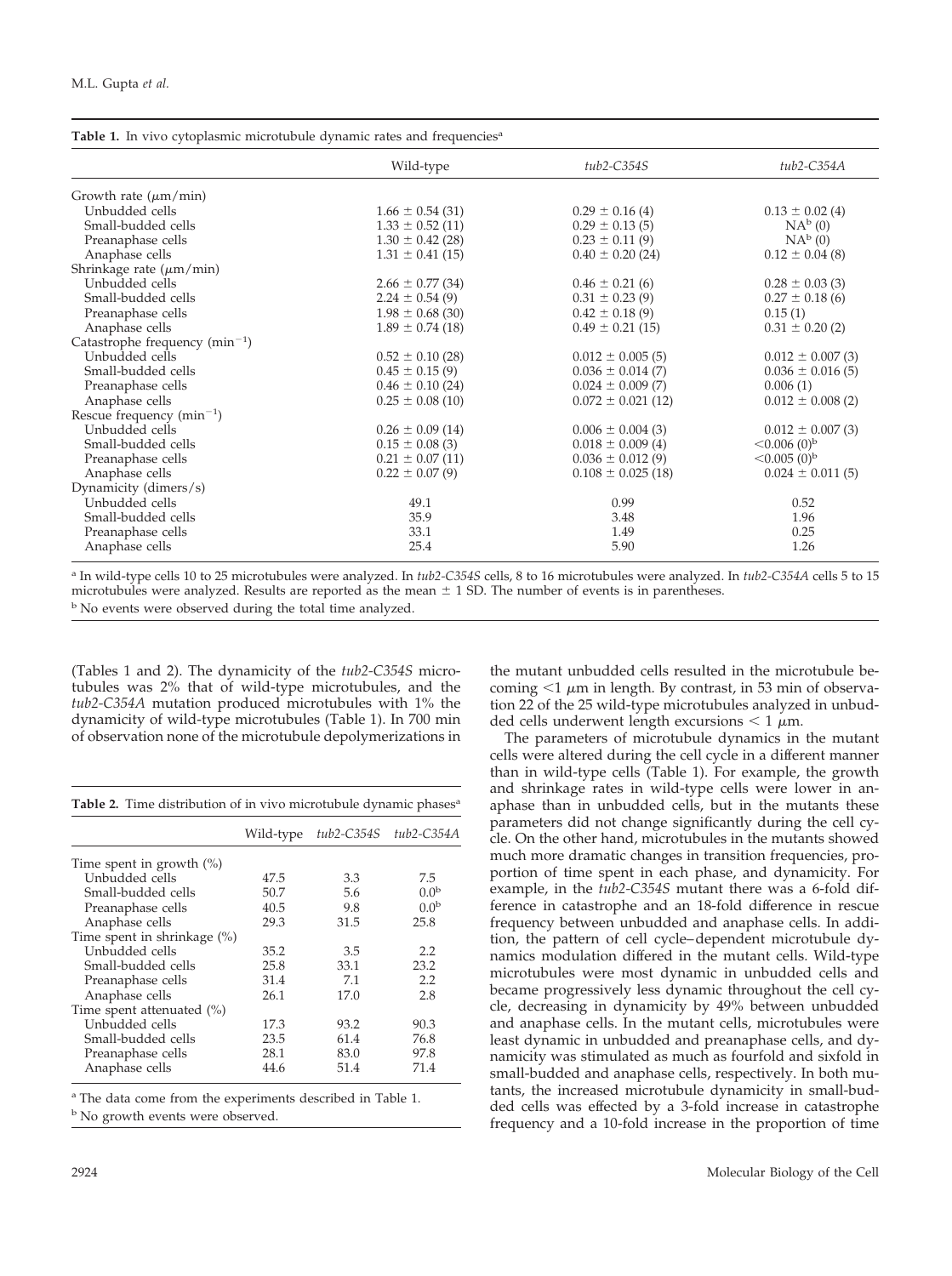$\beta$ -Tubulin C354 Mutations



**Figure 4.** Cytoplasmic microtubule dynamic behavior in wild-type and *tub2-C354* mutant cells. Representative lifetime history plots constructed from three-dimensional length measurements (see MATERIALS AND METHODS) are presented. The length axis is identical for all plots. Note the scale of the time axis is different for wild-type and mutant microtubules. (A) Microtubules in unbudded wild-type cells undergo several length excursions in 300 s. (B) Microtubules in unbudded *tub2-C354* mutant cells are relatively nondynamic for as long as 3500 s. (C) In small-budded *tub2-C354* mutants, dynamicity is increased nearly fourfold relative to unbudded cells and microtubules undergo net depolymerization. (D) In preanaphase cells, *tub2-C354* mutant microtubules are again relatively nondynamic. (E) During anaphase, dynamicity is up to sixfold higher than in unbudded cells and *tub2-C354* mutant microtubules undergo net polymerization. Panels B–E show representative lifetime history plots of either *tub2-C354A* or *tub2-C354S* microtubules.

spent shrinking, which resulted in overall shortening of the cytoplasmic microtubule. Conversely, rescue frequency was increased to about twice that of the catastrophe frequency in anaphase cells, and in the case of the *tub2-C354S* mutant, was accompanied by a 10-fold increase in the percent time spent growing, resulting in net elongation of the cytoplasmic microtubule during anaphase.

Representative lifetime histories of microtubules in wildtype and mutant cells are presented in Figure 4. The difference between wild-type and mutant microtubules is readily apparent. Although microtubules in the wild-type strain underwent several transitions within 300 s, those in the mutant strains were mostly paused for up to 3500 s. Additionally, the data in Figure 4 demonstrate that the mutant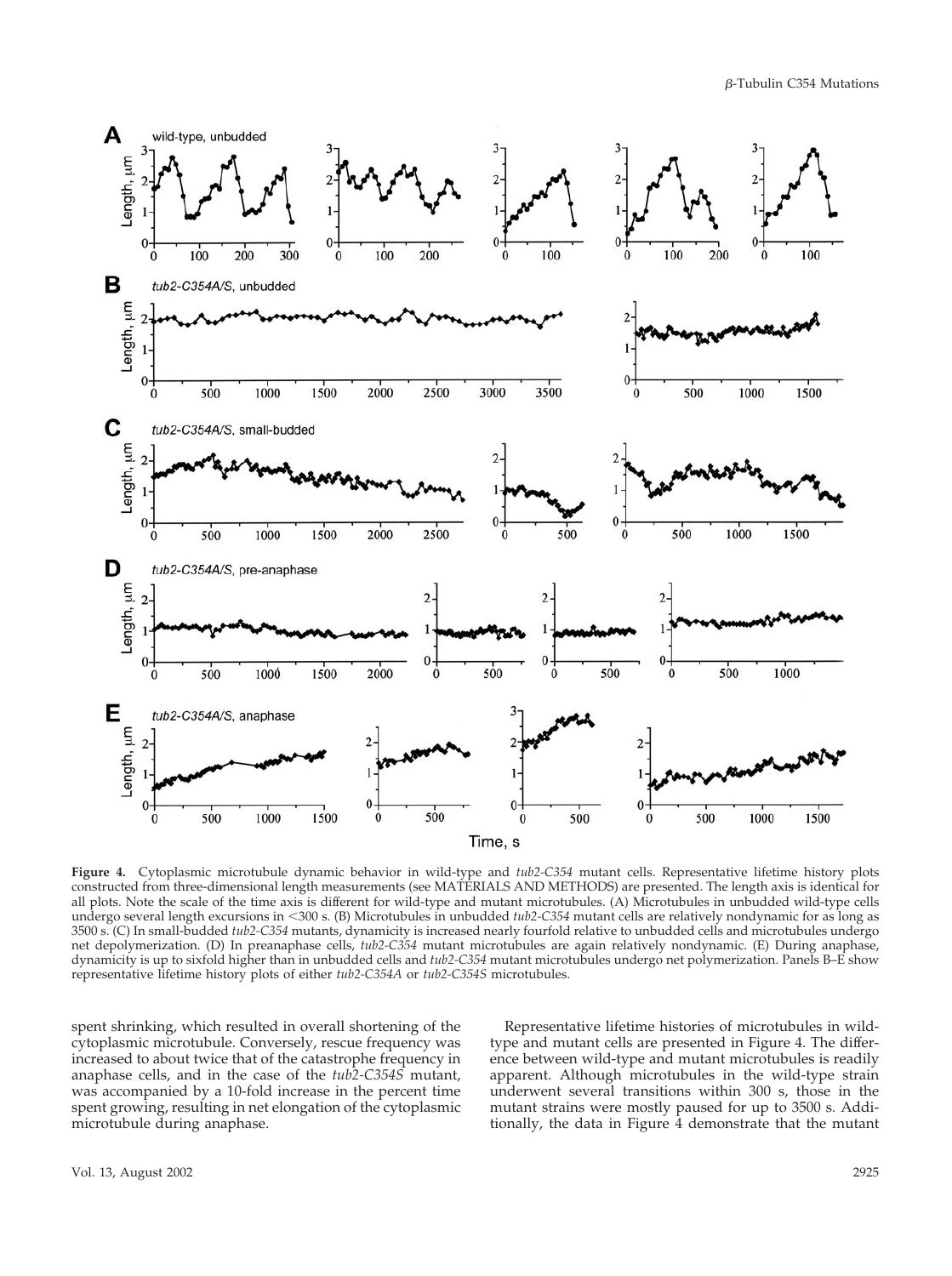microtubules typically underwent net disassembly in smallbudded cells, were relatively nondynamic in unbudded and preanaphase cells, and underwent net growth in anaphase cells. *Tub2-C354* mutant cells completed anaphase with a single cytoplasmic microtubule on each spindle pole body. These microtubules had elongated during anaphase and remained long and stable during the subsequent G1 phase.

#### *Spindle Microtubule Dynamics*

The mitotic spindle, consisting of kinetochore and interpolar microtubules, is typically disassembled within a few minutes of the completion of anaphase (Maddox *et al.*, 2000; Pearson *et al.*, 2001). The kinetochore microtubules depolymerize during anaphase A (Winey *et al.*, 1995), and the interpolar microtubules separate at the midzone and depolymerize toward the spindle poles during telophase (Maddox *et al.*, 2000). In the *tub2-C354* mutants, the mitotic spindle failed to depolymerize after spindle separation in the midzone, and a remnant half-spindle was visible as a fluorescent tuft extending from the spindle pole body (Figure 2). Therefore, the mutant unbudded and small-budded cells contained remnant spindle microtubules from the previous mitosis. The spindle microtubules in the mutants typically depolymerized before spindle assembly in the ensuing cell cycle.

To determine if the *tub2-C354* mutations affect spindle microtubule dynamics, we measured the spindle tubulin turnover rate in these mutants. Measurement of the dynamics of individual microtubules in the yeast spindle is not possible because of the high density of microtubules within the mitotic spindle. However, FRAP of GFP-Tub1p–labeled spindle microtubules can be used to measure the turnover of tubulin within the mitotic spindle. Previous studies have shown that spindle microtubules in wild-type cells turnover with a half-life of approximately 1 min (Maddox *et al.*, 2000). This turnover is likely due to the dynamic instability of kinetochore microtubules growing and shortening at their plus ends.

To measure the turnover of GFP-Tub1p in the mutant spindle, we photobleached half of the mitotic spindle and then monitored the recovery of the bleached half-spindle fluorescence intensity and the decrease of the unbleached half-spindle fluorescence intensity (Figure 5). The *tub2- C354S* mutant showed a first-order rate constant (*k*) of 0.0026  $\pm$  0.0016 and a corrected recovery (*R*) of 0.44  $\pm$  0.17 after 17.6 min; which is 15% of the rate and 32% less recovery than that recorded for wild-type cells  $(k = 0.0174 \pm 1)$ 0.0113 and  $R = 0.65 \pm 0.24$  after 2 min; Figure 5; Table 3). The *tub2-C354A* mutant showed a more severe phenotype with a first-order rate constant (*k*) of  $0.0014 \pm 0.0009$  and a corrected recovery (*R*) of 0.44  $\pm$  0.23 after 18.6 min, only 8% of the rate and 32% less recovery than wild-type cells (Figure 5; Table 3). These results indicate that the *tub2-C354* mutations substantially decrease the rate and total turnover of GFP-tubulin within the mitotic spindle. The reduced recovery in the mutants may reflect the limited duration of the analysis, even though it was 10 times longer than that needed for maximum wild-type recovery or a stable population of spindle microtubules.

Spindles in our wild-type strain reached an average length of  $>8$   $\mu$ m before spindle separation and breakdown occurred. In the *tub2-C354S* mutant, the average spindle



**Figure 5.** Spindle microtubule turnover in *tub2-C354* mutants. (A) FRAP of a wild-type half-spindle. (B) FRAP of a *tub2-C354S* halfspindle. (C) FRAP of a *tub2-C354A* half-spindle. Arrows indicate bleached half-spindles. A, B, and C time point  $-0.2$  min describes the spindle before photobleaching, and 0.0 min shows the spindle immediately post laser exposure. The time points after laser exposure were performed using 3D time lapse imaging for the indicated timeframe. The control shows rapid recovery (A; arrows), whereas the two mutants show decreased rates and total percent recovery (B and C; arrows). (D) Quantitation of the fluorescence recovery for wild-type (solid lines), *tub2-C354S* (dashed lines), and *tub2-C354A* (dotted lines) with the bleached (diamonds) and unbleached (squares) half-spindle fluorescence intensities. Numbers represent elapsed time (min). Scale bar,  $2 \mu m$ .

length was  $5.1 \pm 0.73 \mu m$  (n = 23, p < 0.001 vs. wild-type) at the time of spindle midzone separation and 17% of *tub2- C354S* spindles separated before reaching a length of  $4.5 \mu m$ . The average length of a *tub2-C354A* mutant spindle at the time of spindle midzone separation was only  $4.5 \pm 0.98 \mu m$  $(n = 20, p < 0.001$  vs. wild-type,  $p = 0.016$  vs. tub2-C354S), and 55% of the spindles separated before reaching 4.5  $\mu$ m in length. In fact, 45% of *tub2-C354A* spindles separated when the spindle was between 3 and 4  $\mu$ m long.

The rate of spindle elongation can be used to monitor the dynamics of polar microtubules (Straight *et al.*, 1998; Severin *et al.*, 2001). In budding yeast, spindle elongation during anaphase is biphasic (Kahana *et al.*, 1995; Yeh *et al.*, 1995; Straight *et al.*, 1997). In our wild-type strain the initial elongation rate was 0.73  $\mu$ m/min, dropping to 0.22  $\mu$ m/min at a spindle length of 4  $\mu$ m (Table 3). Many of the spindles in the mutant strains separated before reaching lengths greater than  $\sim$ 4.5  $\mu$ m; however, a significant number reached lengths sufficient to allow us to determine the rate of elongation for spindles  $>4$   $\mu$ m long. The rates of spindle elon-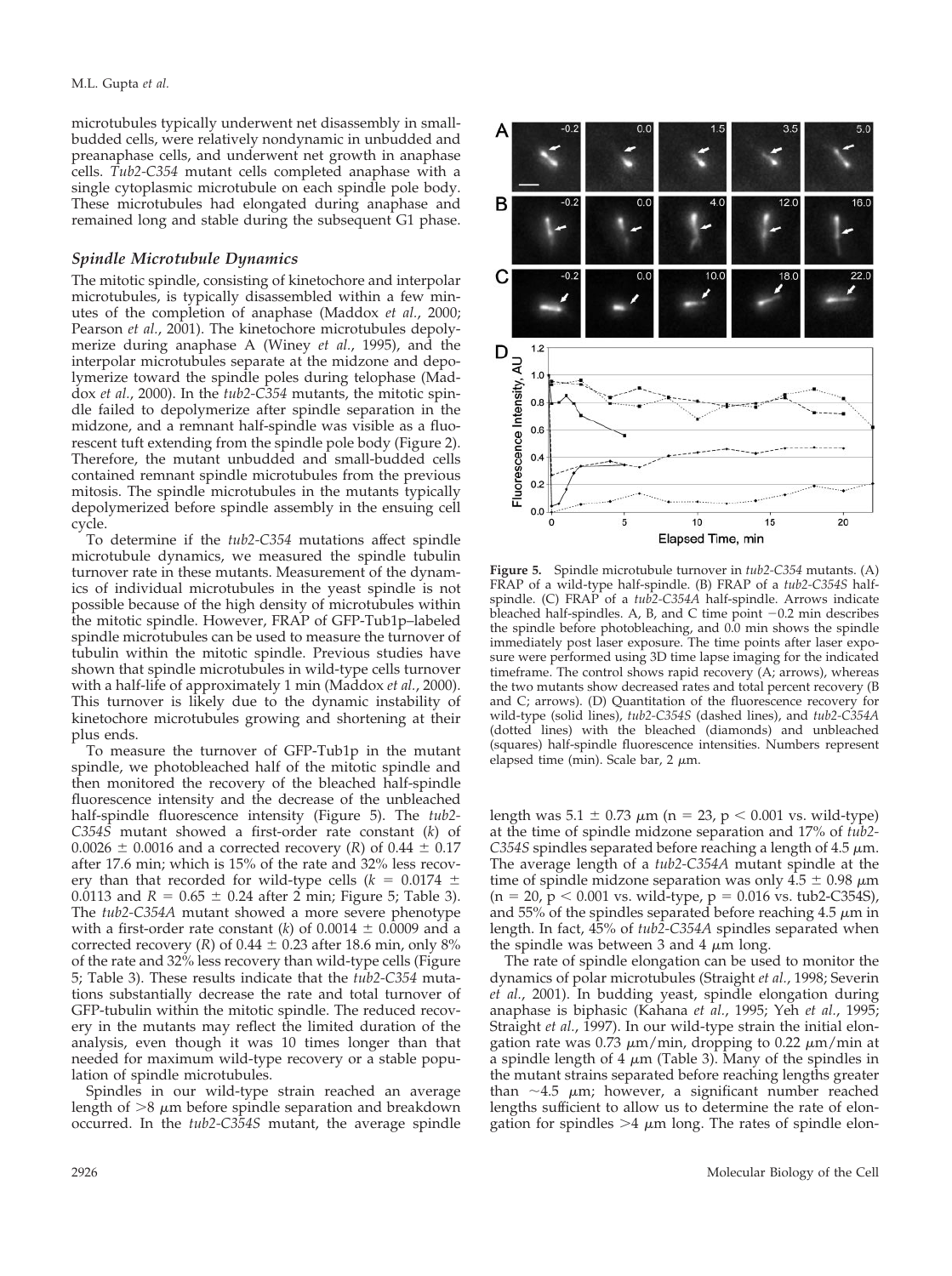| <b>Table 3.</b> Spindle elongation rates and FRAP parameters in wild-type and <i>tub2-C354</i> mutants |                        |                         |                         |
|--------------------------------------------------------------------------------------------------------|------------------------|-------------------------|-------------------------|
|                                                                                                        | Wild-type              | tub2-C354S              | tub2-C354A              |
| Elongation rate $(\mu m/min)$                                                                          |                        |                         |                         |
| Initial (fast) phase <sup>a</sup>                                                                      | $0.73 \pm 0.10(7)$     | $0.27 \pm 0.09$ (12)    | $0.17 \pm 0.08$ (13)    |
| Sequential (slow) phase <sup>b</sup>                                                                   | $0.22 \pm 0.08$ (7)    | $0.16 \pm 0.06$ (8)     | $0.05 \pm 0.01$ (3)     |
| FRAP parameters <sup>c</sup>                                                                           |                        |                         |                         |
| First-order rate constant                                                                              | $0.0174 \pm 0.0113(9)$ | $0.0026 \pm 0.0016$ (7) | $0.0014 \pm 0.0009$ (7) |
| Half-time to recovery, s                                                                               | $52 \pm 24(9)$         | $354 \pm 186$ (7)       | $600 \pm 236(7)$        |
| Corrected recovery (R)                                                                                 | $0.65 \pm 0.24$ (8)    | $0.44 \pm 0.17(7)$      | $0.44 \pm 0.23$ (7)     |

Results are reported as the mean  $\pm$  1 SD. Number of events is in parentheses.

<sup>a</sup> Elongation rates for spindles between 2 and 4  $\mu$ m long.

 $\overline{b}$  Elongation rates for spindles greater than 4  $\mu$ m long.

<sup>c</sup> FRAP parameters were determined by analyzing an average recovery period after photobleaching of 2, 18, and 19 min for wild-type, *tub2-C354S*, and *tub2-C354A* spindles, respectively. The corrected recovery is the ratio of the fluorescence intensity of the bleached pole to the unbleached pole after recovery.

gation were significantly lower in the *tub2-C354* mutants; however, both strains displayed biphasic spindle elongation kinetics (Table 3). The *tub2-C354S* spindles had rates of 0.27 and 0.16  $\mu$ m/min for the fast and slow phases of anaphase B, respectively. For the *tub2-C354A* spindles these rates were 0.17 and 0.05  $\mu$ m/min, respectively. These results indicate that suppression of microtubule dynamics reduces the overall rates of spindle elongation, thought to be driven by microtubule motors (Straight *et al.*, 1998). However, the biphasic properties of spindle elongation are inherent to the process and not the polymer.

#### *In Vitro Dynamics of Wild-type and tub2p-C354S Microtubules*

To determine whether the effect of the *tub2-C354* mutations on microtubule dynamics in vivo was solely attributable to the mutated tubulin molecule, we measured the in vitro dynamic parameters of individual microtubules formed from purified wild-type and *tub2-C354S* tubulins. We made use of  $His<sub>6</sub>$ -tag affinity chromatography to purify tubulin from each strain that was homogeneous by SDS-PAGE analysis (Figure 6). The data summarized in Table 4 show clearly that microtubules formed from *tub2-C354S* tubulin are much less dynamic than microtubules formed from wild-type tubulin. Sample microtubule lifetimes are presented in Figure 7. Both types of microtubules spent a very small amount of the total time in the shortening phase. Wild-type microtubules spent almost 100% of the time in the growth phase, whereas tub2p-C354S microtubules spent about half the time in the paused phase. In addition to this difference, the growth and shortening rates of the mutated microtubules were 33 and 6%, respectively, of the corresponding rates for wild-type microtubules. Dynamicity was reduced by 90%. The mutation also reduced the catastrophe frequency and increased the rescue frequency substantially. Wild-type microtubules experienced a catastrophe, on average, every 21.5 min. Tub2p-C354S microtubules experienced a catastrophe, on average, every 130 min (Table 4). Of the four catastrophes recorded for tub2p-C354S microtubules, three were followed by a rescue event. By contrast, wild-type microtubules showed no rescue events after 20 catastrophes. In Figure 7C

the sample lifetimes are presented over a shorter time period and clearly show the differences in the catastrophes of wildtype and tub2p-C354S microtubules.



**Figure 6.** SDS-PAGE gels and Western blot of yeast tubulin. (A) Coomassie Blue–stained SDS-PAGE gel of purified tubulin from MGY1. Lane 1, 0.5  $\mu$ g yeast tubulin standard; lane 2, 25  $\mu$ g 100,000  $\times$  g supernatant; lane 3, 10  $\mu$ g DE52 eluate; lane 4, 10  $\mu$ g Ni-NTA pass-through; lane  $5$ ,  $1 \mu$ g Ni-NTA eluate. (B) Western-blot of gel shown in A. Staining was with the anti– $\alpha$ -tubulin antibody clone B-5–1-2 and a horseradish peroxidase–conjugated anti-mouse antibody as the secondary antibody (Sigma-Aldrich, St. Louis, MO). Detection was accomplished with 4-chloro-1-napthol and  $H_2O_2$ . Because of its low concentration in the 100,000  $\times$  g supernatant, tubulin could not be detected in this fraction. (C) Coomassie Blue– stained SDS-PAGE gel loaded with  $2 \mu$ g of purified tubulin from MGY1-C354S.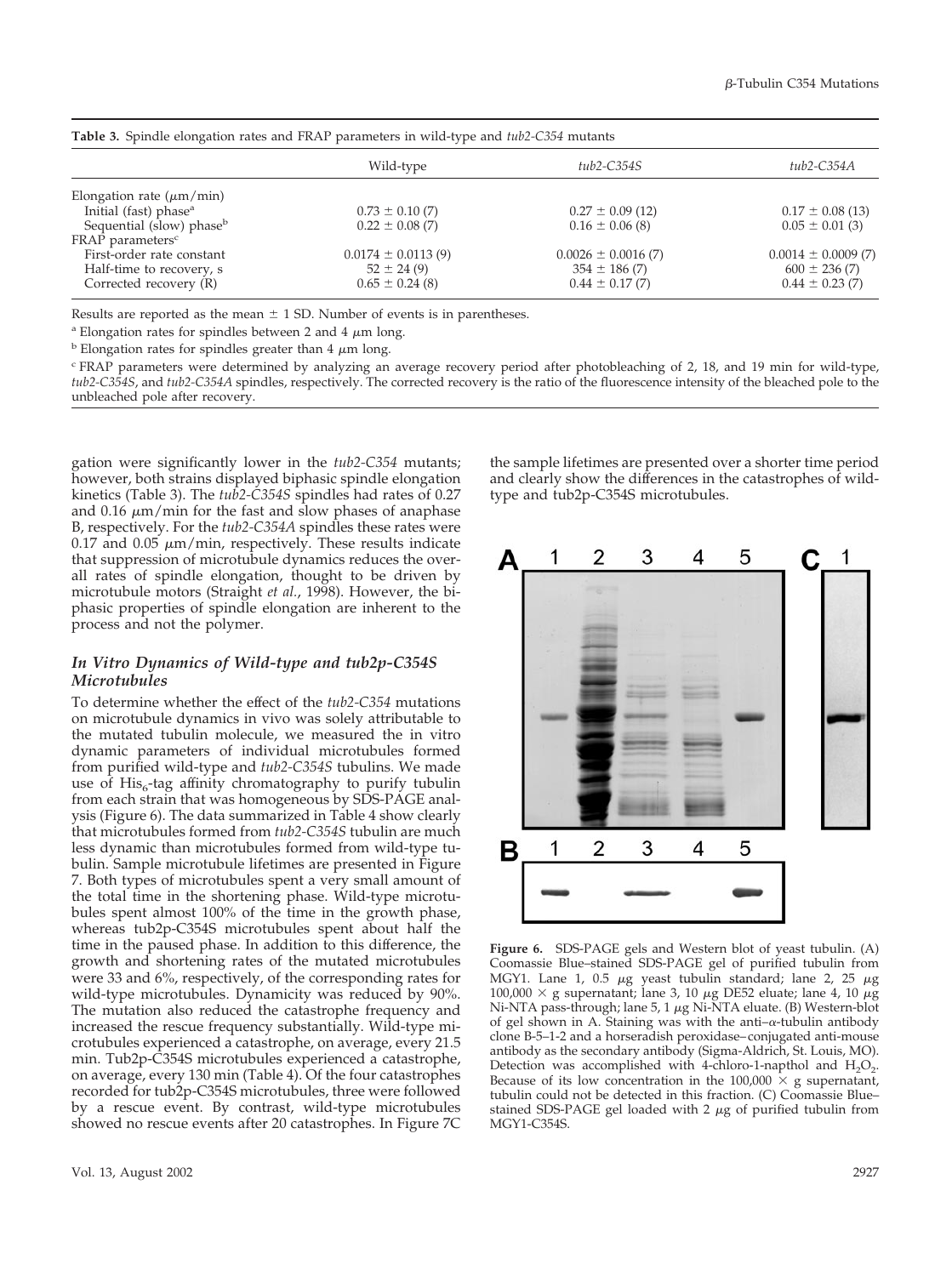| Table 4. In vitro dynamics of wild-type and tub2-C354S microtubules <sup>a</sup> |           |  |
|----------------------------------------------------------------------------------|-----------|--|
|                                                                                  | Wild-type |  |
| Time spent in                                                                    |           |  |
| Growth phase $(\% )$                                                             | 99.6      |  |
| Shrinkage phase $(\% )$                                                          | 0.40      |  |

| Growth phase $(\%)$          | 99.6                               | 53.5                            |
|------------------------------|------------------------------------|---------------------------------|
| Shrinkage phase $(\%)$       | 0.40                               | 0.57                            |
| Attenuated phase (%)         | 0.00                               | 46.0                            |
| Total time, min              | 431                                | 520                             |
| Growth rate $(\mu m/h)$      | $10.6 \pm 1.9$ (32)                | $3.5 \pm 1.2$ (14)              |
| Shrinkage rate $(\mu m/min)$ | $102.7 \pm 18.4$ (22) <sup>b</sup> | $6.1 \pm 2.1$ (11) <sup>b</sup> |
| Catastrophe $(min^{-1})$     | $0.0464 \pm 0.010(20)$             | $0.0077 \pm 0.004(4)$           |
| Rescue $(min^{-1})$          | $< 0.0023$ <sup>c</sup> (0)        | $0.0058 \pm 0.003$ (3)          |
| Dynamicity (dimer/s)         | 16.6                               |                                 |

<sup>a</sup> For wild-type dynamics 32 microtubules grown from 11 axonemes were analyzed. For *tub2-C354S* dynamics 16 microtubules grown from 8 axonemes were analyzed. Rates and frequencies are reported as the mean  $\pm$  1 SD. The number of events is in parentheses.

<sup>b</sup> Shrinkage events exceed catastrophes due to brief pauses during disassembly (see Figure 7C).

<sup>c</sup> No rescue events were observed for wild-type microtubules in 431 min.

#### **DISCUSSION**

#### *In tub2-C354 Mutants a Single Stable Cytoplasmic Microtubule Finds the Bud Site and Facilitates Spindle Positioning, but not Orientation*

Wild-type budding yeast cells contain an average of three and as many as six cytoplasmic microtubules in unbudded cells (Shaw *et al.*, 1997b; Tirnauer *et al.*, 1999). In contrast, *tub2-C354* mutant cells contained one stable and persistent cytoplasmic microtubule throughout the entire unbudded phase of cell growth. Microtubule localization to the bud is believed to involve a search and capture mechanism, which relies on microtubule dynamic instability to effectively probe the entire cell cortex (Carminati and Stearns, 1997). This dynamic property of microtubules has been shown to be an efficient mechanism for probing intracellular space (Holy and Leibler, 1994). Another mechanism of microtubule localization to the bud site has been proposed that involves directed-transport of microtubule ends along polarized actin filaments to the bud (Yin *et al.*, 2000). In wild-type cells, cytoplasmic microtubules interact transiently with the future bud site and bud cortex, but the dynamic nature of the microtubules typically results in detachment and depolymerization out of the bud (Adames and Cooper, 2000; Beach *et al.*, 2000). However, in all the *tub2-C354* mutant cells examined, the cytoplasmic microtubule stopped moving and became stationary, with its end in the vicinity of imminent bud growth before bud emergence was visible. The tip of the *tub2-C354* mutant microtubule remained associated with the emerging bud throughout bud growth. Thus, a minimally dynamic microtubule is able to locate the site of future bud growth without the aid of a dynamic instabilitybased microtubule probing mechanism. The minimum requirement to find the incipient bud site is simply a microtubule that is long enough to interact with the cell cortex. It would seem that the pivoting motion that the cytoplasmic microtubules undergo might be more important in finding the bud site than dynamics. Thus, at least in the *tub2-C354* mutants, the directed-transport mechanism appears responsible for locating the microtubule structure at the bud site,

possibly with the help of actin filaments (Theesfeld *et al.*, 1999; Yin *et al.*, 2000).

Wild-type *tub2-C354S*

Defects in spindle position and orientation can be caused by changes in microtubule dynamics (Tirnauer *et al.*, 1999; Kosco *et al.* 2001). In the *tub2-C354* mutants, the spindle was positioned near the bud neck at the onset of anaphase. However, in the mutants the spindle was not oriented properly along the mother-bud axis in a larger percentage of the cells compared with wild-type cells. The single cytoplasmic microtubule was stable throughout G2/M and was  $\sim$ 1  $\mu$ m in length during preanaphase. The failure of *tub2-C354* mutants to maintain spindle orientation may reflect their inability to maintain cytoplasmic microtubule-cortical interactions at the distal ends of the mother cell and the bud.

## *Dynamics of Wild-type and tub2p-C354 Microtubules In Vivo and In Vitro*

Our previous studies with the *tub2-C354* mutants demonstrated that the mutations produced phenotypes that were consistent with an increase in microtubule stability (Gupta *et al.*, 2001). To examine the effects of these mutations on microtubule stability in more detail, we analyzed microtubule dynamics in both wild-type and *tub2-C354* mutant cells using a GFP-Tub1p fusion protein. The wild-type values we obtained for the microtubule dynamic parameters of growth rate, shrinkage rate, catastrophe frequency, and rescue frequency in wild-type cells were in agreement with those reported by others (Carminati and Stearns, 1997; Shaw *et al.*, 1997b; Tirnauer *et al.*, 1999; Adames and Cooper, 2000; Vogel *et al.*, 2001; Kosco *et al.*, 2001). However, all aspects of microtubule dynamics were drastically reduced in both *tub2- C354* mutants. Consistent with our previous findings (Gupta *et al.*, 2001), the *tub2-C354A* mutation decreased dynamics more than the *tub2-C354S* mutation. Depending on the phase of the cell cycle and the mutant, microtubule growth and shrinkage rates were reduced by 69–92%, catastrophe and rescue frequencies by 51–99%, and dynamicity by 77– 99%. In addition, in vivo results suggest that a threshold of microtubule dynamicity is required for proper progression through the cell cycle. The more severe *tub2-C354A* mutant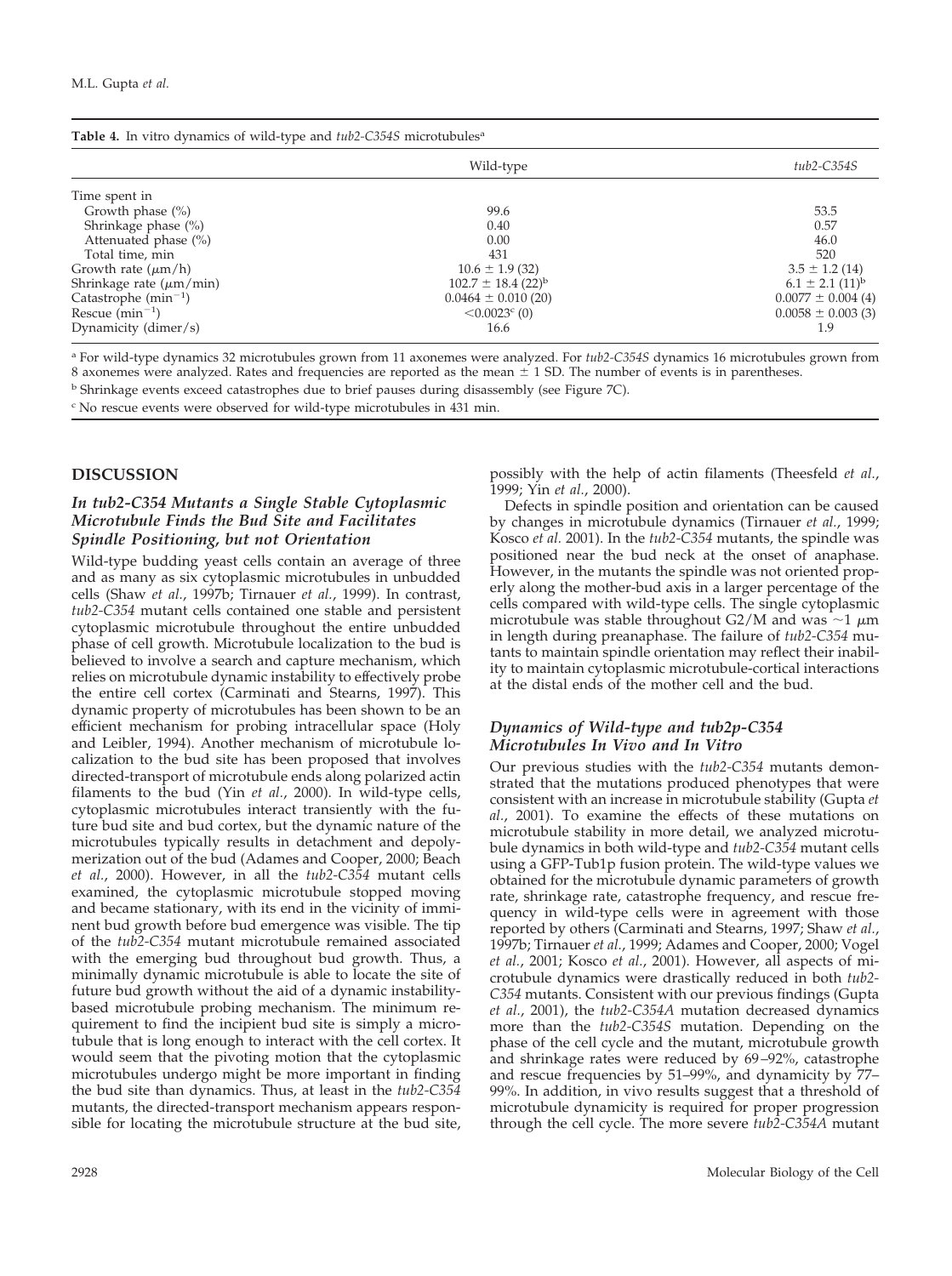

**Figure 7.** In vitro microtubule dynamic behavior. Representative lifetime history plots are presented for microtubules assembled from (A) wild-type or (B) tub2p-C354S tubulin. The scale is identical in A and B for comparison. Individual microtubules are represented by different symbols in A and B. With wild-type microtubules, no rescue events were observed after 20 catastrophes. However, with tub2p-C354S microtubules, three of the four catastrophe events were followed by a rescue. (C) Six individual wild-type (open circles) and three individual tub2p-C354S (closed squares) catastrophes are superimposed on an expanded time axis for comparison.

displays aneuploidy and decreased viability (Gupta *et al.*, 2001). A minimum dynamicity may therefore be necessary for chromosome or nuclear movement to poles and cortical

sites, respectively, thereby contributing to the fidelity of genome segregation.

Microtubule dynamics in vitro were decreased substantially by the *tub2-C354S* mutation. The changes in in vitro dynamics parameters paralleled those observed in vivo. The one exception was the rescue frequency. The frequency of rescue in vivo was reduced by 50–98% by the *tub2-C354S* mutation. In vitro, however, rescue frequency was increased greater than 2.5-fold in the *tub2-C354S* microtubules. This apparent discrepancy can be explained on the basis of the stability of yeast microtubules. Wild-type microtubules depolymerize very rapidly in vitro, and rescue events are never observed (this study; Davis *et al.*, 1993; Sage *et al.*, 1995a, 1995b). However, the slow depolymerization rate for *tub2-C354S* microtubules in vitro enhanced the opportunity for rescue events, thus explaining the increase in rescue frequency. In contrast, the decreased number of microtubule catastrophes in the mutant cells reduced the opportunity for rescue to occur as well. The large decreases in the frequency of catastrophe and shrinkage rate in vivo and in vitro caused by substituting either a serine or alanine residue for cysteine 354 in Tub2p clearly illustrate the strong stabilizing effect of these mutations on microtubules. Because the in vitro studies were conducted with purified tubulin, the results demonstrate that the extreme microtubule stability is an intrinsic property of the mutated protein. The results further indicate that the intrinsic properties of microtubules are dominant relative to proteins that modulate dynamics in vivo.

#### *Changes in Microtubule Dynamics During the Cell Cycle*

The *tub2-C354* mutants provide the most dramatic example to date of cell cycle–specific modulation of microtubule dynamics in budding yeast. Microtubule dynamicity varied as much as 6- to 8-fold during the cell cycle in these cells. The majority of microtubule dynamics modulation occurred because of changes in transition frequencies (up to 18-fold) and the proportion of time spent growing or shrinking (up to 10-fold in each case). These results indicate that microtubule dynamics can be altered to produce either net disassembly (small-budded) or net assembly (late-anaphase) of cytoplasmic microtubules. The decrease in length of the single microtubule in small-budded cells indicates that microtubule depolymerization is responsible for nuclear migration to the bud neck (Adames and Cooper, 2000; Beach *et al.*, 2000).

In the wild-type cells, cytoplasmic microtubules became progressively less dynamic and more persistent as the cells approached mitosis. We found microtubule dynamicity to be reduced 50% between G1 and anaphase (Table 1). This was achieved mainly by about a 25% reduction in growth and shrinkage rates and an increase in the proportion of time microtubules spent paused. The modulation of microtubule dynamics throughout the cell cycle in budding yeast indicates that cellular factors alter the intrinsic dynamic properties of microtubules.

#### *Spindle Dynamics in tub2-C354 Mutant Cells*

Spindle microtubule dynamics and the rate and extent of spindle elongation were reduced in the mutants. The results of the quantitative analysis in vivo correspond to the in vitro microtubule dynamics data, indicating that there is no nu-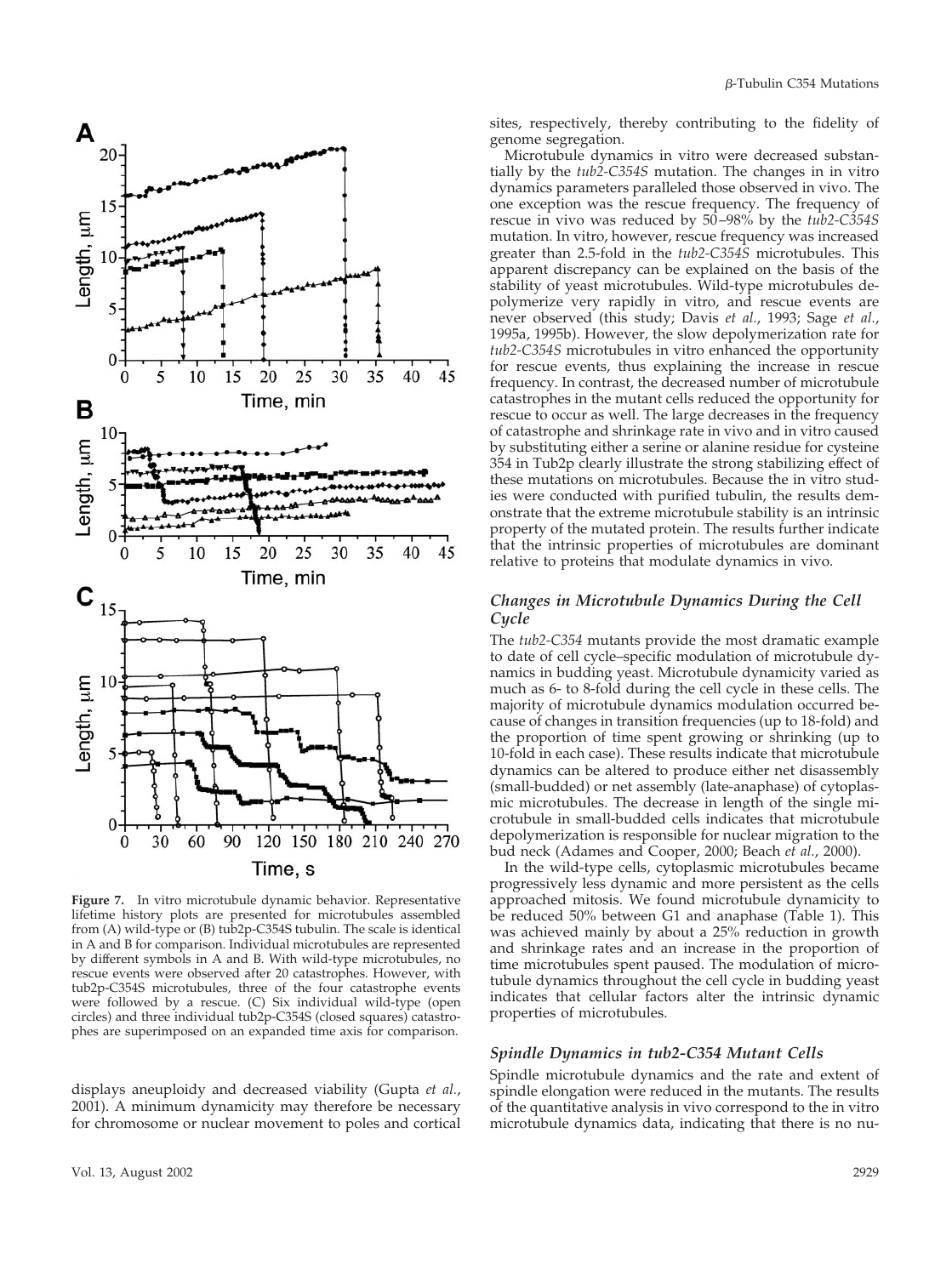clear or spindle-specific factor that can override the effects of the tubulin mutation. The anaphase spindles did not reach wild-type lengths ( $>8 \mu$ m), and the second, slower phase of spindle elongation was absent in many of the mutant cells. In the more severe *tub2-C354A* mutant, half of the spindles separated before reaching 4  $\mu$ m in length. However, the spindle pole bodies segregated properly in all the mitotic events observed. Spindles that elongated significantly beyond 4  $\mu$ m displayed the same type of biphasic elongation as observed in wild-type strains. In accordance with the less dynamic microtubules, the rates of spindle elongation were correspondingly lower in the *tub2-C354A* mutant relative to the *tub2-C354S* mutant. This finding indicates that the regulation of microtubule dynamics is important in determining the rate of spindle elongation. Previous evidence suggests that microtubule growth rate factors can control the rate of spindle elongation (Masuda and Cande, 1987). Experiments in yeast have shown that the biphasic nature of spindle elongation results from the balanced influence of various microtubule motor proteins (Straight *et al.*, 1998). It is believed that kinesin-like motors influence spindle elongation by generating sliding forces on the interpolar microtubules in the spindle midzone. The results herein indicate that the biphasic rates are dependent on changes in the rate of polar microtubule elongation. The biphasic nature of the mutant spindle kinetics indicates that the balance of factors involved in spindle behavior contribute to the qualitative aspects of spindle elongation, but the restricted microtubule dynamics influences the quantitative rates of elongation. Clearly, the regulation of microtubule dynamics can directly influence microtubule-based processes such as spindle assembly and elongation.

The midanaphase checkpoint has been characterized as a pause in spindle elongation (at  $\sim$ 4  $\mu$ m in length) in response to DNA damage (Yang *et al.*, 1997), but the mechanism of the midanaphase checkpoint is not understood. Spindle elongation in the *tub2-C354* mutants frequently paused at  $\sim$ 4  $\mu$ m in length, suggesting possible involvement of the midanaphase checkpoint. However, the fact that the short *tub2-C354* mutant spindles separated prematurely rather than remaining paused or elongating suggests an alternative explanation: that the difficulties observed in spindle elongation are structural and result from stabilized microtubules. In addition to the midanaphase checkpoint, the biphasic transition separates periods of spindle elongation that are controlled by different cellular factors, e.g., Cin8p and Kip1p (Straight *et al.*, 1998), and may represent fundamentally different mechanisms of microtubule-based spindle elongation. The *tub2- C354* mutant microtubules may be less capable of performing the functions associated with the second phase of spindle elongation.

#### *C354 in β-Tubulin and Microtubule Dynamics*

The dynamicity of microtubules varies according to the species (Davis *et al.*, 1993; Detrich *et al.*, 2000) and the isotype of tubulin within a species (Panda et al., 1994; Gonçalves et al., 2001). Such variations are due to multiple differences in amino acid sequences. Our results demonstrate the sensitivity of microtubule dynamics to a single change in the primary sequence of tubulin, a point that has also been demonstrated with mutations of putative GTP binding site residues (Sage *et al.*, 1995a, 1995b; Anders and Botstein, 2001; Dougherty *et al.*, 2001). C354 in *B*-tubulin is situated at the  $\alpha$ ,β-dimer interface and is unlikely to be directly involved in longitudinal or lateral interactions in microtubule protofilaments. In our previous article we speculated that the mutation at C354 might produce a change in the structure of the tubulin dimer that could translate into stronger interprotofilament interactions in the microtubule (Gupta *et al.*, 2001). This residue appears to be located at or near the colchicine binding site (Bai *et al.*, 1996). It has been proposed that colchicine and other antimitotic drugs that modify microtubule dynamics mimic naturally occurring compounds that regulate microtubule function (Wilson and Jordan, 1995). The activities of microtubule regulatory agents that bind to the colchicine site may be mediated through contacts with C354 in  $\beta$ -tubulin.

#### **ACKNOWLEDGMENTS**

We thank Dr. B. Eichenmüller for a supply of axonemes and Dr. A. F. Straight for the plasmid pAFS125. DNA sequencing was performed by the Biochemical Research Services Laboratory at the University of Kansas. C.J.B. was a recipient of a National Institutes of Health (NIH) predoctoral traineeship (GM08545). This work was supported in part by the University of Kansas and NIH grants to R.H.H. (CA55141) and K.S.B. (GM32238) and National Science Foundation grant MCB-9982377 to K.A.S.

#### **REFERENCES**

Adames, N.R., and Cooper, J.A. (2000). Microtubule interactions with the cell cortex causing nuclear movements in *Saccharomyces cerevisiae*. J. Cell Biol. *149*, 863–874.

Anders, K.R., and Botstein, D. (2001). Dominant-lethal  $\alpha$ -tubulin mutants defective in microtubule depolymerization in yeast. Mol. Biol. Cell *12*, 3973–3986.

Bai, R.-l., Lin, C.M., Nguyen, N.Y., Liu, T.-Y., and Hamel, E. (1989). Identification of the cysteine residue of  $\beta$ -tubulin alkylated by the antimitotic agent 2,4-dichlorobenzyl-thiocyanate, facilitated by separation of the protein subunits of tubulin by hydrophobic column chromatography. Biochemistry *28*, 5606–5612.

Bai, R., Pei, X-Y., Boyé, O., Getahun, Z., Grover, S., Bekisz, J., Nguyen, N.Y., Brossi, A., and Hamel, E. (1996). Identification of cysteine 354 of  $\beta$ -tubulin as part of the binding site for the A ring of colchicine. J. Biol. Chem. *271*, 12639–12645.

Bai, R., Ewell, J.B., Nguyen, N.Y., and Hamel, E. (1999). Direct photoaffinity labeling of cysteine 211 or a nearby amino acid residue of  $\beta$ -tubulin by guanosine 5'-diphosphate bound in the exchangeable site. J. Biol. Chem. *274*, 12710–12714.

Barnes, G., Louie, K.A., and Botstein, B. (1992). Yeast proteins associated with microtubules in vitro and in vivo. Mol. Biol. Cell *3*, 29–47.

Beach, D.L., Thibodeaux, J., Maddox, P., Yeh, E., and Bloom, K. (2000). The role of the proteins Kar9 and Myo2 in orienting the mitotic spindle of budding yeast. Curr. Biol. *10*, 1497–1506.

Bradford, M.M. (1976). A rapid and sensitive method for the quantitation of microgram quantities of protein utilizing the principle of protein dye-binding. Anal. Biochem. *72*, 248–254.

Carminati, J.L., and Stearns, T. (1997). Microtubules orient the mitotic spindle in yeast through dynein-dependent interactions with the cell cortex. J. Cell Biol. *138*, 629–641.

Davis, A., Sage, C., Wilson, L., and Farrell, K.W. (1993). Purification and biochemical characterization of tubulin from the budding yeast *Saccharomyces cerevisiae*. Biochemistry *32*, 8823–8835.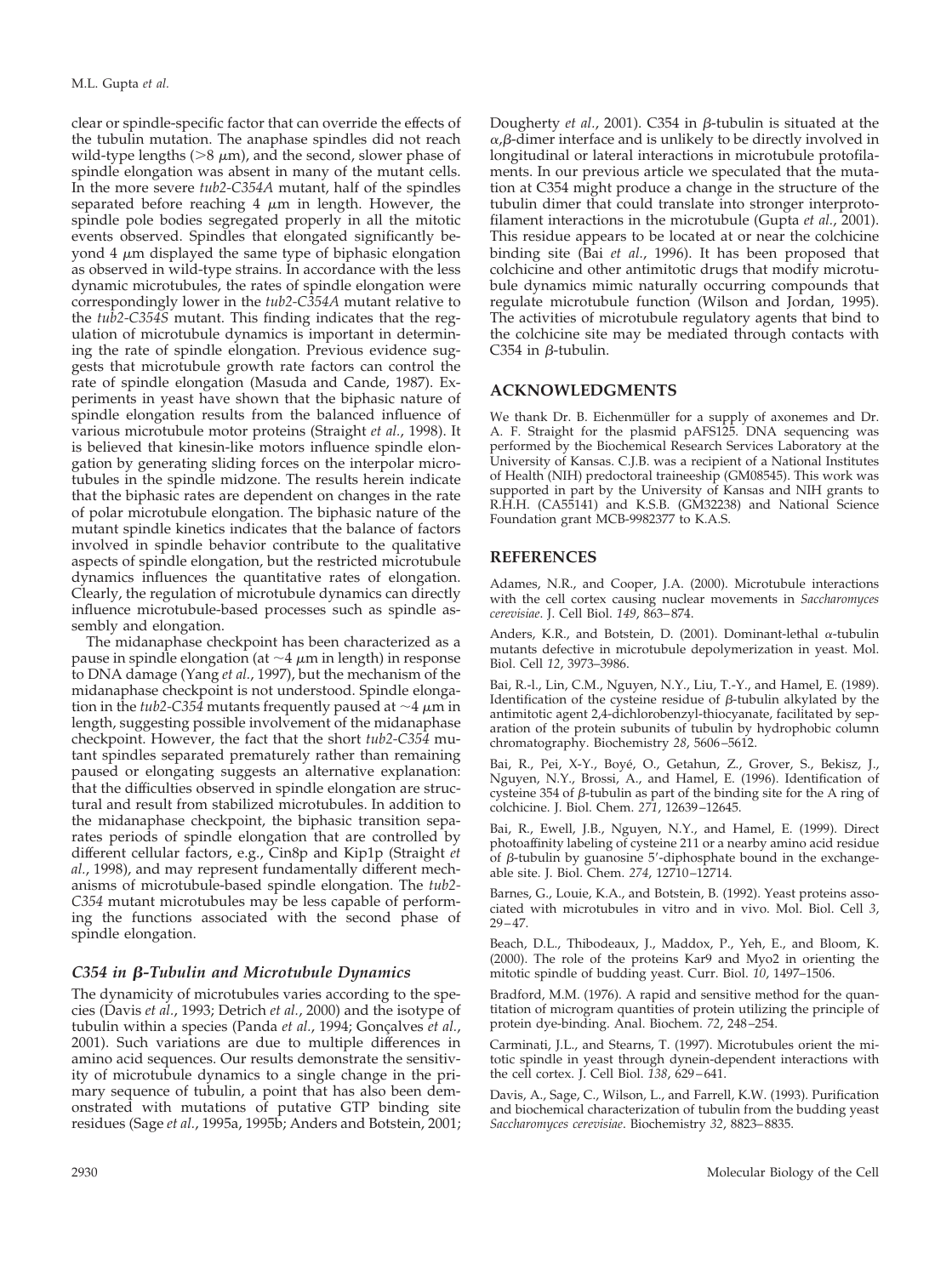Detrich, H.W., III, Parker, S.K., Williams, R.C., Jr., Nogales, E., and Downing, K.H. (2000). Cold adaptation of microtubule assembly and disassembly. Structural interpretation of primary sequence changes present in the  $\alpha$ - and  $\beta$ -tubulins of Antarctic fishes. J. Biol. Chem. *47*, 37038–37047.

Dhamodharan, R., and Wadsworth, P. (1995). Modulation of microtubule instability in vivo by brain microtubule associated proteins. J. Cell Sci. *108*, 1679–1689.

Dougherty, C.A., Sage, C.A., Davis, A., and Farrell, K.W. (2001). Mutation in the  $\beta$ -tubulin signature motif suppresses microtubule GTPase activity and dynamics and slows mitosis. Biochemistry *40*, 15725–15732.

Drechsel, D.N., Hyman, A.A., Cobb, M.H., and Kirschner, M.W. (1992). Modulation of the dynamic instability of tubulin assembly by the microtubule-associated protein tau. Mol. Biol. Cell *3*, 1141– 1154.

Erickson, H.P., and O'Brien, T. (1992). Microtubule dynamic instability and GTP hydrolysis. Annu. Rev. Biophys. Biomol. Struct. *21*, 145–166.

Gonçalves, A., Braguer, D., Kamath, K., Martello, L., Briand, C. Horwitz, S., Wilson, L., and Jordan, M.A. (2001). Resistance to taxol in lung cancer cells associated with increased microtubule dynamics. Proc. Natl. Acad. Sci. USA *98*, 11737–11741.

Gupta, M.L., Jr., Bode, C.J., Dougherty, C.A., Marquez, R.T., and Himes, R.H. (2001). Mutagenesis of  $\beta$ -tubulin cysteine residues in *Saccharomyces cerevisiae*: mutation of cysteine 354 results in coldstable microtubules. Cell Motil. Cytoskeleton *49*, 67–77.

Hamill, D.R., Howell, B., Cassimeris, L., and Suprenant, K.A. (1998). Purification of a WD repeat protein EMAP, that promotes microtubule dynamics through an inhibition of rescue. J. Biol. Chem. *273*, 9285–9291.

Holy, T.E., and Leibler, S. (1994). Dynamic instability of microtubules as an efficient way to search in space. Proc. Natl. Acad. Sci. USA. *91*, 5682–5685.

Huffaker, T.C., Thomas, J.H., and Botstein, D. (1988). Diverse effects of  $\beta$ -tubulin mutations on microtubule formation and function. J. Cell Biol. *106*, 1997–2010.

Hunter, A.W., and Wordeman, L. (2000). How motor proteins influence microtubule polymerization dynamics. J. Cell Sci. *113*, 4379– 4389.

Jayaram, B., and Haley, B.E. (1994). Identification of peptides within the base binding domains of the GTP- and ATP-specific binding sites of tubulin. J. Biol. Chem. *269*, 3233–3242.

Kahana, J.A., Schnapp, B.J., and Silver, P.A. (1995). Kinetics of spindle pole body separation in budding yeast. Proc. Natl. Acad. Sci. USA *92*, 9707–9711.

Kowalski, R.J., and Williams, R.C., Jr. (1993). Microtubule-associated protein 2 alters the dynamic properties of microtubule assembly and disassembly. J. Biol. Chem. *268*, 9847–9855.

Kosco, K.A., Pearson, C.G., Maddox, P.S., Wang, P.J., Adams, I.R., Salmom, E.D., Bloom, K., and Huffaker, T.C. (2001). Control of microtubule dynamics by Stu2p is essential for spindle orientation and metaphase chromosome alignment in yeast. Mol. Biol. Cell *12*, 2870–2880.

Ludueña, R.F., and Roach, M.C. (1991). Tubulin sulfhydryl groups as probes and targets for antimitotic and antimicrotubule agents. Pharmac. Ther. *49*, 133–152.

Maddox, P.S., Bloom, K.S., and Salmon, E.D. (2000). The polarity and dynamics of microtubule assembly in the budding yeast *Saccharomyces cerevisiae*. Nat. Cell Biol. *2*, 36–41.

Masuda, H., and Cande, W.Z. (1987). The role of tubulin polymerization during spindle elongation in vitro. Cell *49*, 193–202.

Mejillano, M.R., Shivanna, B.D., and Himes, R.H. (1996). Studies on the nocodazole-induced GTPase activity of tubulin. Arch. Biochem. Biophys. *336*, 130–138.

Mitchison, T., and Kirschner, M. (1984). Dynamic instability of microtubule growth. Nature *312*, 237–242.

O'Toole, E.T., Winey, M., and McIntosh, J.R. (1999). High-voltage electron tomography of spindle pole bodies and early mitotic spindles in the yeast *Saccharomyces cerevisiae.* Mol. Biol. Cell *10*, 2017– 2031.

Panda, D., Miller, H.P., Banarjee, A., Ludueña, R.F., and Wilson, L. (1994). Microtubule dynamics *in vitro* are regulated by the tubulin isotype composition. Proc. Natl. Acad. Sci. USA *91*, 11358–11362.

Pearson, C.G., Maddox, P.S., Salmon, E.D., and Bloom, K. (2001). Budding yeast chromosome structure, and dynamics during mitosis. J. Cell Biol. *152,* 1255–1266.

Sage, C.R., Davis, A.S., Dougherty, C.A., Sullivan, K., and Farrell, K.W. (1995a). beta-Tubulin mutation suppresses microtubule dynamics *in vitro* and slows down mitosis *in vivo.* Cell Motil. Cytoskeleton *30*, 285–300.

Sage, C.R., Dougherty, C.A., Davis, A.S., Burns, R.G., Wilson, L., and Farrell, K.W. (1995b). Site-directed mutagenesis of putative GTP-binding sites of yeast  $\beta$ -tubulin: evidence that  $\alpha$ -,  $\beta$ -, and -tubulins are atypical GTPases. Biochemistry *34*, 7409–7419.

Severin, F., Habermann, B., Huffaker, T., and Hyman, T. (2001). Stu2 promotes mitotic spindle elongation in anaphase. J. Cell Biol. *153,* 435–442.

Shan, B., *et al.* (1999). Selective covalent modification of  $\beta$ -tubulin residue Cys-239 by T138067, an antitumor agent with *in vitro* efficacy against multidrug-resistant tumors. Proc. Natl. Acad. Sci. USA *96*, 5686–5691.

Shaw, S.L., Yeh, E., Bloom, K., and Salmon, E.D. (1997a). Imaging green fluorescent protein fusion proteins in *Saccharomyces cerevisiae*. Curr. Biol. *7*, 701–704.

Shaw, S.L., Yeh, E., Maddox, P., Salmon, E.D., and Bloom, K. (1997b). Astral microtubule dynamics in yeast: a microtubule-based searching mechanism for spindle and nuclear migration into the bud. J. Cell Biol. *139*, 985–984.

Shivanna, B.D., Mejillano, M.R., Williams, T.D., and Himes, R.H. (1993). Exchangeable GTP binding site of  $\beta$ -tubulin. J. Biol. Chem. *268*, 127–132.

Straight, A.F., Marshall, W.F., Sedat, J.W., and Murray, A.W. (1997). Mitosis in living budding yeast: anaphase A but no metaphase plate. Science *277*, 574–578.

Straight, A.F., Sedat, J.W., and Murray, A.W. (1998). Time-lapse microscopy reveals unique roles for kinesins during anaphase in budding yeast. J. Cell Biol. *143*, 687–694.

Theesfeld, C.L., Irazoqui, J.E., Bloom, K., and Lew, D.J. (1999). The role of actin in spindle orientation changes during the *Saccharomyces cerevisiae* cell cycle. J. Cell Biol. *146*, 1019–1031.

Tirnauer, J.S., O'Toole, E.O., Berrueta, L., Bierer, B.E., and Pellman, D. (1999). Yeast Bim1p promotes the G1-specific dynamics of microtubules. J. Cell Biol. *145*, 993–1007.

Toso, R.J., Jordan, M.A., Farrell, K.W., Matsumoto, B., and Wilson, L. (1993). Kinetic stabilization of microtubule dynamic instability in vitro by vinblastine. Biochemistry *32*, 1285–1293.

Vogel, J., Drapkin, B., Oomen, J., Beach, D., Bloom, K., and Snyder, M. (2001). Phosphorylation of  $\gamma$ -tubulin regulates microtubule organization in budding yeast. Dev. Cell *1*, 621–631.

Walczak, C.E. (2000). Microtubule dynamics and tubulin interacting proteins. Curr. Opin. Cell Biol. *12*, 52–56.